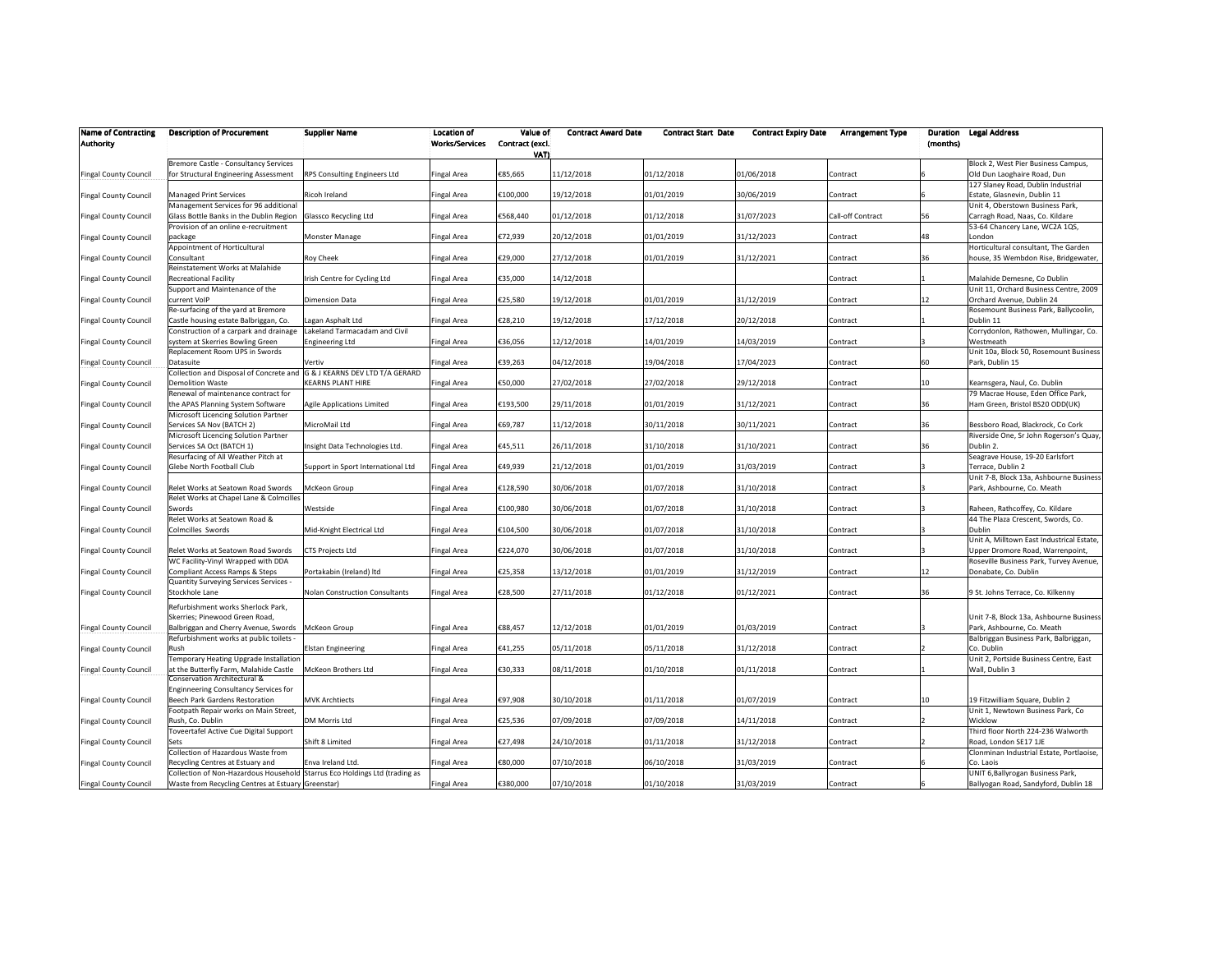| <b>Name of Contracting</b><br><b>Authority</b> | <b>Description of Procurement</b>         | <b>Supplier Name</b>                           | <b>Location of</b><br>Works/Services | Value of<br>Contract (excl.<br>VAT) | <b>Contract Award Date</b> | <b>Contract Start Date</b> | <b>Contract Expiry Date</b> | <b>Arrangement Type</b> | Duration<br>(months) | <b>Legal Address</b>                               |
|------------------------------------------------|-------------------------------------------|------------------------------------------------|--------------------------------------|-------------------------------------|----------------------------|----------------------------|-----------------------------|-------------------------|----------------------|----------------------------------------------------|
|                                                | Supply of ready to use self-service       |                                                |                                      |                                     |                            |                            |                             |                         |                      | T/A 2CQR Ireland, Unit 6G Centrepoint              |
| <b>Fingal County Council</b>                   | docking units for Fingal Libraries        | Spectrum Communications Ltd                    | <b>Fingal Area</b>                   | €77,000                             | 07/11/2018                 | 12/11/2018                 | 31/01/2018                  | Contract                |                      | Business Park, Oak Drive, Dublin 12 D12            |
|                                                |                                           |                                                |                                      |                                     |                            |                            |                             |                         |                      | Unit 13, Bluebell Business Park, Old               |
| <b>Fingal County Council</b>                   | Provision of AV Collaborative Solutions   | Techcom                                        | Fingal Area                          | €80,000                             | 13/11/2018                 | 17/12/2018                 | 01/07/2019                  | Contract                |                      | Naas Road, Dublin 12                               |
|                                                | Extension & Refurbishment works at St.    |                                                |                                      |                                     |                            |                            |                             |                         |                      | 44 The Plaza Crescent, Swords, Co.                 |
| <b>Fingal County Council</b>                   | Cronans Court, Swords, Co. Dublin         | Mid-Knight Electrical Ltd                      | Fingal Area                          | €89,015                             | 19/10/2018                 | 31/10/2018                 | 31/01/2018                  | Contract                |                      | Dublin                                             |
|                                                | Refurbishment works for re-let at         |                                                |                                      |                                     |                            |                            |                             |                         |                      | 11 Blakestown Cottages, Mulhuddart,                |
| <b>Fingal County Council</b>                   | Clonsilla Road, D15                       | Arthurstown Construction Limited               | Fingal Area                          | €104,643                            | 18/10/2018                 | 31/10/2018                 | 01/01/2019                  | Contract                |                      | Dublin 15                                          |
|                                                | Supply of various Apple Devices for       |                                                |                                      |                                     |                            |                            |                             |                         |                      | Hibernia House, Cherrywood Business                |
| <b>Fingal County Council</b>                   | Libraries                                 | Evros Technology Group                         | Fingal Area                          | €60,796                             | 22/10/2018                 |                            |                             | Contract                | 12                   | Park, Loughlinstown, Dublin 18                     |
|                                                |                                           |                                                |                                      |                                     |                            |                            |                             |                         |                      | 44 The Plaza Crescent, Swords, Co.                 |
| <b>Fingal County Council</b>                   | Relet repairs at Colmcilles Drive         | Mid-Knight Electrical Ltd                      | Fingal Area                          | €68,000                             | 10/10/2018                 | 30/09/2018                 | 31/10/2018                  | Contract                |                      | Dublin                                             |
|                                                | Installation of Concrete SeaBee Units for |                                                |                                      |                                     |                            |                            |                             |                         |                      |                                                    |
| <b>Fingal County Council</b>                   | Coastal Protection Measures at The        | Larry Kiernan Plant Hire Ltd                   | Fingal Area                          | €61,005                             | 01/10/2018                 | 01/10/2018                 | 30/11/2018                  | Contract                |                      | Ring Commons, Balbriggan, Co Dublin                |
|                                                | Effluent disposal at Newbridge House      |                                                |                                      |                                     |                            |                            |                             |                         |                      | Mullinary, Carrickmacross, Co                      |
| <b>Fingal County Council</b>                   | and Farm                                  | <b>IC Environmental</b>                        | <b>Fingal Area</b>                   | €84,000                             | 10/07/2018                 | 11/06/2018                 | 31/12/2018                  | Contract                |                      | Monaghan                                           |
|                                                | Supply of Concrete SeaBee Units for       |                                                |                                      |                                     |                            |                            |                             |                         |                      |                                                    |
| <b>Fingal County Council</b>                   | Coastal Protection Measures at The        | Banagher Precast Concrete Ltd.                 | Fingal Area                          | €232,470                            | 21/09/2018                 | 23/09/2018                 | 23/10/2018                  | Contract                |                      | Queen Street, Banagher, Co. Offaly                 |
|                                                | Supply of Concrete SeaBee Units for       |                                                |                                      |                                     |                            |                            |                             |                         |                      |                                                    |
| <b>Fingal County Council</b>                   | Coastal Protection Measures at The        | Stresslite Ltd                                 | Fingal Area                          | €196,800                            | 21/09/2018                 | 23/09/2018                 | 23/10/2018                  | Contract                |                      | Hempstown, Blessington, Co. Wicklow                |
|                                                |                                           |                                                |                                      |                                     |                            |                            |                             |                         |                      |                                                    |
| <b>Fingal County Council</b>                   | Dublin St Balbriggan Resurface            | Iohn McQuillan Contracts Ltd                   | Fingal Area                          | €28,760                             | 11/10/2018                 | 28/08/2018                 | 02/09/2018                  | Contract                |                      | 11 Ballinderry Road, Lisburn, BT28 25A             |
|                                                |                                           |                                                |                                      |                                     |                            |                            |                             |                         |                      | Unit 1, Newtown Business Park, Co                  |
| <b>Fingal County Council</b>                   | R132 Swords By-pass repair works          | DM Morris Ltd                                  | <b>Fingal Area</b>                   | €229,063                            | 04/10/2018                 | 15/10/2018                 | 15/11/2018                  | Contract                |                      | Wicklow                                            |
|                                                |                                           |                                                |                                      |                                     |                            |                            |                             |                         |                      |                                                    |
| <b>Fingal County Council</b>                   | Rush Harbour pier refurbishment works     | Citius Ltd                                     | Fingal Area                          | €27,017                             | 26/09/2018                 | 01/10/2018                 | 30/11/2018                  | Contract                |                      | Club Road, Ballymount, Dublin 12.                  |
|                                                | R122 Road patching-repairs, Corrstown     | Lakeland Tarmacadam and Civil                  |                                      |                                     |                            |                            |                             |                         |                      | Corrydonlon, Rathowen, Mullingar, Co.              |
| <b>Fingal County Council</b>                   | to St Margarets                           | <b>Engineering Ltd</b>                         | Fingal Area                          | €33,750                             | 04/10/2018                 | 01/10/2018                 | 27/11/2018                  | Contract                |                      | Westmeath                                          |
|                                                | Coolmine Depot - Design and               |                                                |                                      | €1,016,193                          | 29/11/2018                 | 31/12/2018                 | 31/03/2020                  |                         | 15                   | Unit 5, Duleek Business Park, Duleek,<br>Co. Meath |
| <b>Fingal County Council</b>                   | Construction of New Central Staff         | Instaspace Ltd                                 | Fingal Area                          |                                     |                            |                            |                             | Contract                |                      |                                                    |
| <b>Fingal County Council</b>                   | Supply of Christmas Trees                 | King Tree Services Ltd                         | Fingal Area                          | €29,738                             | 12/11/2018                 | 10/11/2018                 | 20/12/2018                  | Contract                |                      | Glaskenny, Enniskerry, Co. Wicklow                 |
|                                                | Road Overlay Forrest Road, Swords, Co     |                                                |                                      |                                     |                            |                            |                             |                         |                      |                                                    |
| <b>Fingal County Council</b>                   | Dublin.                                   | John McQuillan Contracts Ltd                   | Fingal Area                          | €148,582                            | 19/10/2018                 | 22/10/2018                 | 22/11/2018                  | Contract                |                      | 11 Ballinderry Road, Lisburn, BT28 25A             |
|                                                | Swords County Hall Refurbishment          |                                                |                                      |                                     |                            |                            |                             |                         |                      |                                                    |
| <b>Fingal County Council</b>                   | Works incl.Staff Canteen                  | Flynn Management & Contractors Ltd Fingal Area |                                      | €1,701,885                          | 01/11/2018                 | 05/11/2018                 | 20/05/2020                  | Contract                |                      | Blackwater Road, Glasnevin, Dublin 11              |
|                                                | Fullam street and terrace, Balbriggan Co  |                                                |                                      |                                     |                            |                            |                             |                         |                      | Rosemount Business Park, Ballycoolin               |
| <b>Fingal County Council</b>                   | Dublin road surfacing                     | Lagan Asphalt Ltd                              | Fingal Area                          | €56,019                             | 20/09/2018                 | 17/09/2018                 | 20/11/2018                  | Contract                |                      | Road, Dublin 11                                    |
|                                                | Refurbishment works for re-let to         |                                                |                                      |                                     |                            |                            |                             |                         |                      | 11 Blakestown Cottages, Mulhuddart,                |
| <b>Fingal County Council</b>                   | tenants at Cappogue Cottages, Finglas     | Arthurstown Construction Limited               | Fingal Area                          | €52,475                             | 04/10/2018                 | 01/10/2018                 | 30/11/2018                  | Contract                |                      | Dublin 15                                          |
|                                                |                                           |                                                |                                      |                                     |                            |                            |                             |                         |                      | 24 Drumalt Road, Dorsey, Silverbridge,             |
| <b>Fingal County Council</b>                   | St Catherine's Park Church Ruin Works     | .O.Hearty Ltd                                  | <b>Fingal Area</b>                   | €37,908                             | 12/10/2018                 | 01/10/2018                 | 31/12/2018                  | Contract                |                      | Newry, Co. Dowb                                    |
|                                                | Extension & Refurbishment works for re    |                                                |                                      |                                     |                            |                            |                             |                         |                      |                                                    |
| <b>Fingal County Council</b>                   | let to tenants at Dun Saithne Crescent,   | V&P Mathews Developments Ltd                   | Fingal Area                          | €89,300                             | 04/10/2018                 | 01/10/2018                 | 31/10/2018                  | Contract                |                      | Dromin, Duleer, Co. Louth                          |
|                                                | Corduff Community Facility Managed        |                                                |                                      |                                     |                            |                            |                             |                         |                      | Unit A1, Swords Enterprise Park, Feltrim           |
| <b>Fingal County Council</b>                   | Operator                                  | Acacia Facilities Management                   | Fingal Area                          | €40,000                             | 16/08/2018                 | 16/08/2018                 | 15/08/2020                  | Contract                | 24                   | Road, Swords, Co. Dublin                           |
|                                                | Hire of Temporary Kitchen & Canteen       |                                                |                                      |                                     |                            |                            |                             |                         |                      | Roseville Business Park, Turvey Avenue,            |
| <b>Fingal County Council</b>                   | Buildings for County H.Q, Main Street,    | Portakabin (Ireland) Itd                       | Fingal Area                          | €60,126                             | 04/10/2018                 | 15/10/2018                 | 10/12/2018                  | Contract                |                      | Donabate, Co. Dublin                               |
|                                                | Electricity Supply (Unmetered) for        |                                                |                                      |                                     |                            |                            |                             |                         |                      | Mill House, Ashtown Gate, Navan Road,              |
| <b>Fingal County Council</b>                   | various Public Lighting locations         | Energia                                        | Fingal Area                          | €1,455,000                          | 04/09/2018                 | 01/11/2018                 | 30/10/2021                  | Contract                | 36                   | Dublin 15                                          |
|                                                | Architectural Services (Type 1) for a     |                                                |                                      |                                     |                            |                            |                             |                         |                      | 8 Argus House, Greenmount Office                   |
| <b>Fingal County Council</b>                   | bundle of five priority extensions for    | <b>Flanagan Architects</b>                     | Fingal Area                          | €38.000                             | 21/08/2018                 | 21/08/2018                 | 26/10/2020                  | Contract                | 30                   | Park, Harold's Cross,                              |
|                                                | Surface Water Mgmt Plan for for           |                                                |                                      |                                     |                            |                            |                             |                         |                      | Arena House, Arena road, Sandyford,                |
| <b>Fingal County Council</b>                   | Barryspark, Crowcastle, Fosterstown       | Roughan & O'Donovan Ltd                        | <b>Fingal Area</b>                   | €43,358                             | 04/10/2018                 | 23/10/2018                 | 01/06/2019                  | Contract                |                      | Dublin 18                                          |
|                                                | Repair works to the heating system at     |                                                |                                      |                                     |                            |                            |                             |                         |                      | Unit 7-8, Block 13a, Ashbourne Business            |
| <b>Fingal County Council</b>                   | the operations depot at Watery lane       | McKeon Group                                   | Fingal Area                          | €29,074                             | 06/09/2018                 | 25/06/2018                 | 20/08/2018                  | Contract                |                      | Park, Ashbourne, Co. Meath                         |
|                                                | Relet works at Grace O Malley Road,       |                                                |                                      |                                     |                            |                            |                             |                         |                      |                                                    |
| <b>Fingal County Council</b>                   | Howth                                     | Cunningham Painters                            | Fingal Area                          | €31,200                             | 17/09/2018                 | 01/09/2018                 | 01/10/2018                  | Contract                |                      | 763 Sarto Park, Bayside, Dublin 13                 |
|                                                | Extention to car park at Lusk United      |                                                |                                      |                                     |                            |                            |                             |                         |                      | Block 1, Newtown Business Park,                    |
| <b>Fingal County Council</b>                   | Football club                             | DM Morris Ltd                                  | Fingal Area                          | €25,700                             | 06/09/2018                 | 27/08/2018                 | 27/08/2018                  | Contract                |                      | Newtownmountkennedy, Co. Wicklow                   |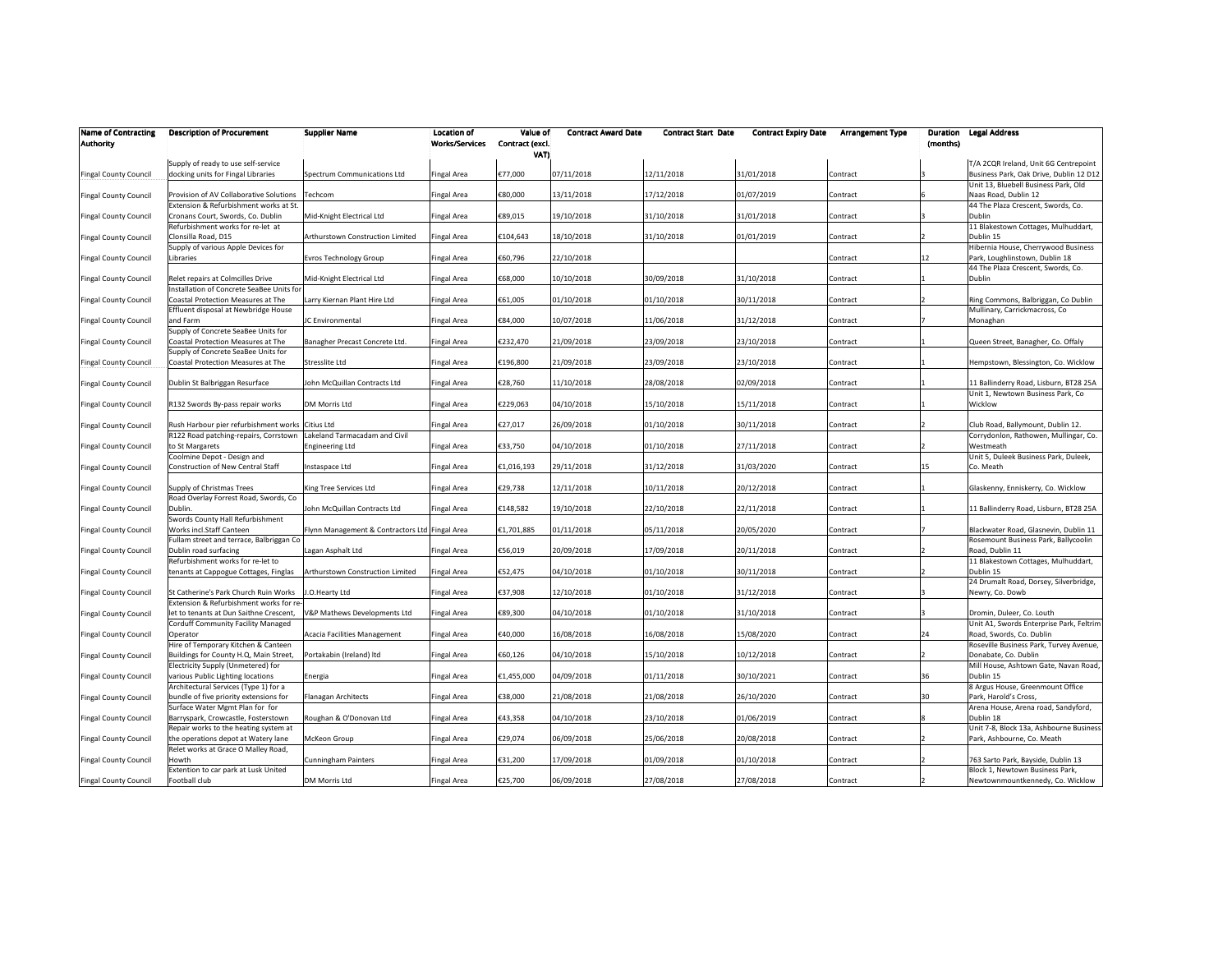| <b>Name of Contracting</b><br><b>Authority</b> | <b>Description of Procurement</b>                                               | <b>Supplier Name</b>                                       | <b>Location of</b><br><b>Works/Services</b> | Value of<br>Contract (excl.<br>VATI | <b>Contract Award Date</b> | <b>Contract Start Date</b> | <b>Contract Expiry Date</b> | <b>Arrangement Type</b> | Duration<br>(months) | <b>Legal Address</b>                                                              |
|------------------------------------------------|---------------------------------------------------------------------------------|------------------------------------------------------------|---------------------------------------------|-------------------------------------|----------------------------|----------------------------|-----------------------------|-------------------------|----------------------|-----------------------------------------------------------------------------------|
|                                                | Housing Inspections - Private rented,                                           |                                                            |                                             |                                     |                            |                            |                             |                         |                      | 11 Blakestown Cottages, Mulhuddart,                                               |
| <b>Fingal County Council</b>                   | leasing, acquisitions                                                           | Arthurstown Construction Limited                           | <b>Fingal Area</b>                          | €1,750,000                          | 05/12/2018                 | 01/01/2019                 | 31/12/2019                  | Contract                | 24                   | Dublin 15                                                                         |
| <b>Fingal County Council</b>                   | Provision of 100 Desktop computers<br>(Standard Spec)                           | HP Ireland                                                 | Fingal Area                                 | €34,400                             | 01/09/2018                 | 20/08/2018                 | 20/08/2020                  | Contract                | 24                   | Park House, 195 North Circular Road,<br>Dublin 7                                  |
| <b>Fingal County Council</b>                   | Garristown, Commons upper-lower                                                 | Roadstone Ltd.                                             | Fingal Area                                 | €64,440                             | 26/09/2018                 | 18/09/2018                 | 13/11/2018                  | Contract                |                      | Fortunestown, Tallaght, Dublin 24                                                 |
| <b>Fingal County Council</b>                   | Rush Corrs Lane footpaths                                                       | John Browne Construction Ltd                               | <b>Fingal Area</b>                          | €38,100                             | 10/10/2018                 | 21/08/2018                 | 23/11/2018                  | Contract                |                      | Tubber, Granard, Co. Longford                                                     |
| Fingal County Council                          | Fit out of property at North Street to<br>accommodate Fingal County Council -   | CTS Projects Ltd                                           | <b>Fingal Area</b>                          | €25,574                             | 22/08/2018                 | 27/08/2018                 | 31/03/2019                  | Contract                |                      | Richardstown, Ballyboughal, Co. Dublin<br>Rosemount Business Park, Ballycoolin    |
| <b>Fingal County Council</b>                   | R127 Dublin rd Lusk Surfacing                                                   | Lagan Asphalt Ltd                                          | <b>Fingal Area</b>                          | €112,459                            | 16/08/2018                 | 30/09/2018                 | 04/10/2018                  | Contract                |                      | Road, Dublin 11<br>Rosemount Business Park, Ballycoolin                           |
| <b>Fingal County Council</b>                   | R132 Dublin rd Balbriggan Surfacing<br>Beaverstown Rd and Ballisk Street,       | Lagan Asphalt Ltd                                          | <b>Fingal Area</b>                          | €140,000                            | 16/08/2018                 | 17/09/2018                 | 23/09/2018                  | Contract                |                      | Road, Dublin 11<br>Block 1, Newtown Business Park,                                |
| <b>Fingal County Council</b>                   | Donabate                                                                        | <b>DM Morris Ltd</b><br>G & J KEARNS DEV LTD T/A GERARD    | <b>Fingal Area</b>                          | €77,416                             | 26/09/2018                 | 02/10/2018                 | 27/11/2018                  | Contract                |                      | Newtownmountkennedy, Co. Wicklow                                                  |
| <b>Fingal County Council</b>                   | Mountgorryway footpaths and walls<br>R129 Ballyboughal to Thomondtown           | <b>KEARNS PLANT HIRE</b>                                   | <b>Fingal Area</b>                          | €29,890                             | 19/10/2018                 | 22/10/2018                 | 22/12/2018                  | Contract                |                      | Kearnsgera, Naul, Co. Dublin                                                      |
| <b>Fingal County Council</b>                   | Road                                                                            | Roadstone Ltd.                                             | <b>Fingal Area</b>                          | €175,464                            | 22/08/2018                 | 05/09/2018                 | 07/11/2018                  | Contract                |                      | Fortunestown, Tallaght, Dublin 24<br>Bloodstone Building, Sir John Rogerson       |
| <b>Fingal County Council</b>                   | Legal Services<br>Carraigeway Markings Program for                              | <b>Kennedy Solicitors</b>                                  | <b>Fingal Area</b>                          | €35,000                             | 01/03/2018                 | 01/04/2018                 | 31/12/2018                  | Contract                |                      | Quay, Dublin 2                                                                    |
| <b>Fingal County Council</b>                   | Balbriggan/Swords (phase 2)<br>Professional advice related to a historic        | Mac Lochlainn Roadmarkings Ltd                             | <b>Fingal Area</b>                          | €31,973                             | 30/07/2018                 | 01/08/2018                 | 31/01/2019                  | Contract                |                      | 7 Main Street, Howth, Co. Dublin<br>Block 2, West Pier Business Campus,           |
| <b>Fingal County Council</b>                   | landfill in Skerries<br>Road Overlay R121 Luttrellstown Road,                   | RPS Consulting Engineers Ltd                               | <b>Fingal Area</b>                          | €60.000                             | 31/07/2018                 | 01/05/2017                 | 31/12/2019                  | Contract                | 32                   | Old Dun Laoghaire Road, Dun                                                       |
| <b>Fingal County Council</b>                   | Co. Dublin<br>Delwood Road, Blanchardstown                                      | Roadstone Ltd.                                             | Fingal Area                                 | €150,000                            | 01/08/2018                 | 20/08/2018                 | 31/08/2018                  | Contract                |                      | Fortunestown, Tallaght, Dublin 24<br>Rosemount Business Park, Ballycoolin         |
| <b>Fingal County Council</b>                   | carriageway resurfacing and ancillary<br>Road Overlay Blakestown Way, Dublin    | Lagan Asphalt Ltd                                          | <b>Fingal Area</b>                          | €90,000                             | 01/08/2018                 | 24/08/2018                 | 31/08/2018                  | Contract                |                      | Road, Dublin 11                                                                   |
| <b>Fingal County Council</b>                   | 15                                                                              | Roadstone Ltd.                                             | Fingal Area                                 | €100,000                            | 01/08/2018                 | 28/09/2018                 | 12/10/2018                  | Contract                |                      | Fortunestown, Tallaght, Dublin 24<br>Block 1, Newtown Business Park,              |
| <b>Fingal County Council</b>                   | Dublin rd Lusk R127 patching                                                    | DM Morris Ltd                                              | <b>Fingal Area</b>                          | €44,550                             | 26/07/2018                 | 15/08/2018                 | 21/08/2018                  | Contract                |                      | Newtownmountkennedy, Co. Wicklow                                                  |
| <b>Fingal County Council</b>                   | Road Inlay R106 Malahide Road<br>Installation of new office space in            | Roadstone Ltd.                                             | Fingal Area                                 | €68,910                             | 06/11/2018                 | 05/11/2018                 | 14/11/2018                  | Contract                |                      | Fortunestown, Tallaght, Dublin 24                                                 |
| <b>Fingal County Council</b>                   | malahide Demesne Depot.<br>Refurbishment works for re-let to                    | Eco Log Cabins                                             | Fingal Area                                 | €46,733                             | 11/09/2018                 | 25/09/2018                 | 12/10/2018                  | Contract                |                      | Ashbrook Garden Centre, Ashbourne<br>11 Blakestown Cottages, Mulhuddart,          |
| <b>Fingal County Council</b>                   | tenants at Dromheath Avenue &                                                   | Arthurstown Construction Limited                           | <b>Fingal Area</b>                          | €67,231                             | 21/09/2018                 | 01/08/2018                 | 31/10/2018                  | Contract                |                      | Dublin 15<br>Unit C4, South City Business Park,                                   |
| Fingal County Council                          | Catering facilities for Ardgillan Castle<br>Services in respect of land use and | Brambles Café Deli Ltd                                     | Fingal Area                                 | €39,150                             | 28/11/2018                 | 07/01/2019                 | 06/01/2020                  | Contract                | 12                   | Dublin 24                                                                         |
| <b>Fingal County Council</b>                   | development management<br>Engineering Services in respect of                    | Cleary McCabe Associates<br>Waterman Moylan Engineering    | <b>Fingal Area</b>                          | €25,000                             | 01/01/2018                 | 01/01/2018                 | 30/06/2019                  | Contract                | 18                   | 23 Fitzwilliam Street Upper, Dublin 2<br>Block S, East Point Business Park, Alfie |
| <b>Fingal County Council</b>                   | Rathbeale Road Upgrade<br>Construction of tarmacadam footpaths                  | Consultants                                                | <b>Fingal Area</b>                          | €389,000                            | 31/07/2018                 | 01/07/2018                 | 01/10/2019                  | Contract                | 15                   | Byrne Road, Dublin D03H3F4<br>Plant Hire and Landscaping Services,                |
| <b>Fingal County Council</b>                   | in Millennium Park                                                              | <b>Bernard McGinty</b>                                     | <b>Fingal Area</b>                          | €25,000                             | 12/07/2018                 | 16/07/2018                 | 16/08/2018                  | Contract                |                      | 155 Elton Court, Leixlip, Co Kildare                                              |
| <b>Fingal County Council</b>                   | Rush Landscaping - 3 entrances to Rush<br>Small Works Framework (Whitestown     | Orby Landscapes Ltd                                        | <b>Fingal Area</b>                          | €35,076                             | 06/07/2018                 | 01/07/2018                 | 01/08/2018                  | Contract                |                      | 60 Lower Main Street, Rush, Co Dublin                                             |
| <b>Fingal County Council</b>                   | Gardens & Dromheath Avenue)                                                     | <b>Cunningham Painters</b>                                 | <b>Fingal Area</b>                          | €44,200                             | 12/07/2018                 | 12/07/2018                 | 12/09/2018                  | Contract                |                      | 763 Sarto Park, Bayside, Dublin 13                                                |
| <b>Fingal County Council</b>                   | Small Works Framework (Lambeecher)<br>Development of a Socio Economic           | <b>Cunningham Painters</b><br>Genesis Strategic Management | Fingal Area                                 | €33,100                             | 12/07/2018                 | 12/07/2018                 | 27/08/2018                  | Contract                |                      | 763 Sarto Park, Bayside, Dublin 13                                                |
| Fingal County Council                          | Strategy                                                                        | Consultants                                                | <b>Fingal Area</b>                          | €30,000                             | 10/07/2018                 | 01/06/2018                 | 31/10/2018                  | Contract                |                      | Unit 1A, East Point, Fairview, Dublin 3                                           |
| <b>Fingal County Council</b>                   | Ballymadun Village road surfacing                                               | John McQuillan Contracts Ltd                               | <b>Fingal Area</b>                          | €65,380                             | 23/07/2018                 | 23/07/2018                 | 15/10/2018                  | Contract                |                      | 11 Ballinderry Road, Lisburn, BT28 25A                                            |
| <b>Fingal County Council</b>                   | Post Office Road Lusk                                                           | John McQuillan Contracts Ltd                               | <b>Fingal Area</b>                          | €48,482                             | 17/07/2018                 | 30/07/2018                 | 30/10/2018                  | Contract                |                      | 11 Ballinderry Road, Lisburn, BT28 25A                                            |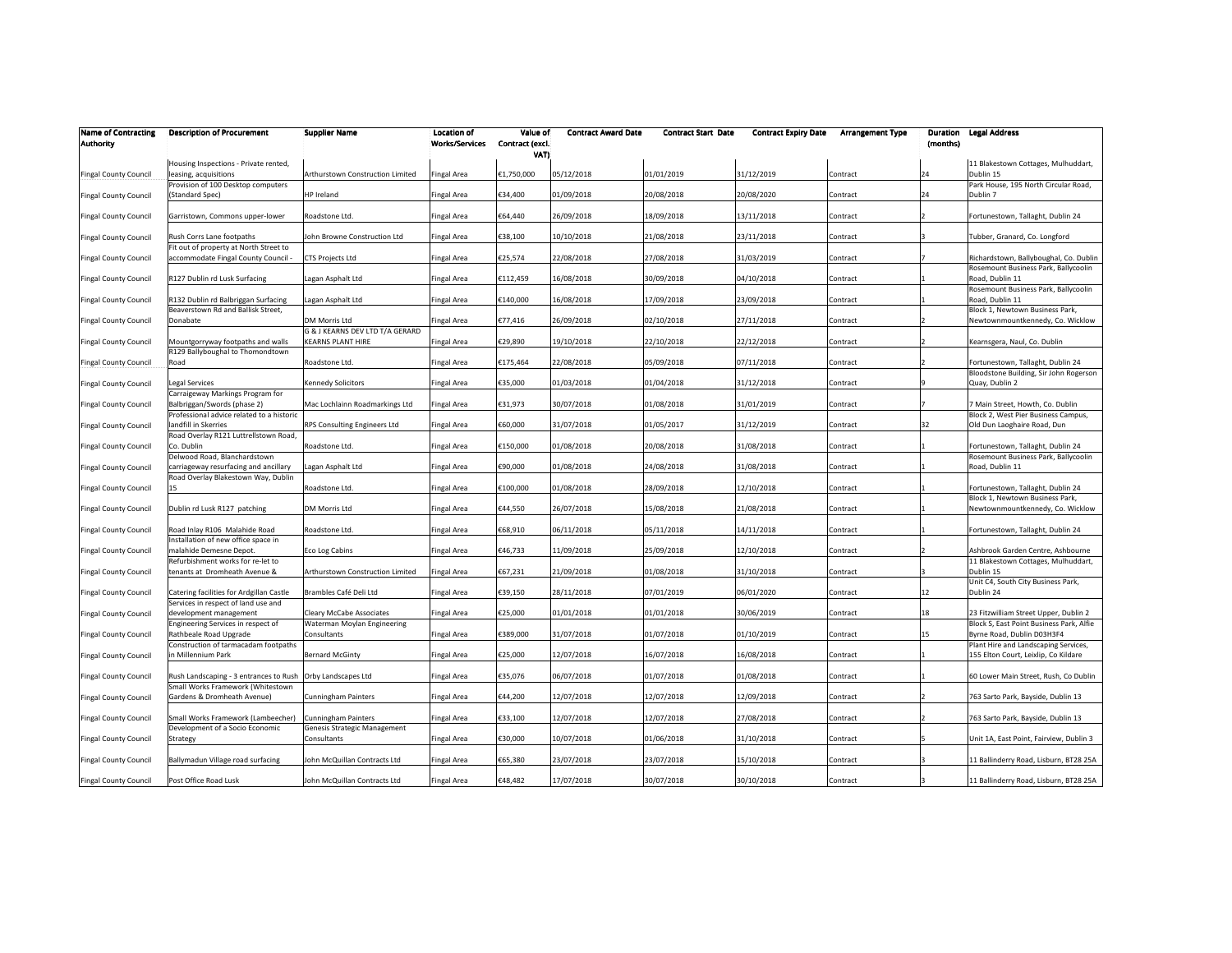| <b>Name of Contracting</b><br><b>Authority</b> | <b>Description of Procurement</b>                                                                       | <b>Supplier Name</b>                                        | <b>Location of</b><br><b>Works/Services</b> | Value of<br>Contract (excl.<br>VATI | <b>Contract Award Date</b> | <b>Contract Start Date</b> | <b>Contract Expiry Date</b> | <b>Arrangement Type</b> | (months) | <b>Duration Legal Address</b>                                          |
|------------------------------------------------|---------------------------------------------------------------------------------------------------------|-------------------------------------------------------------|---------------------------------------------|-------------------------------------|----------------------------|----------------------------|-----------------------------|-------------------------|----------|------------------------------------------------------------------------|
| <b>Fingal County Council</b>                   | Road overlay - R128 Skerries Road, Rush Roadstone Ltd.                                                  |                                                             | <b>Fingal Area</b>                          | €98,138                             | 15/10/2018                 | 09/07/2018                 | 19/10/2018                  | Contract                |          | Fortunestown, Tallaght, Dublin 24                                      |
| Fingal County Council                          | replacement Footpath on R127 Dublin<br>Road Lusk                                                        | Integrated Utility Services Ireland                         | <b>Fingal Area</b>                          | €97,432                             | 17/07/2018                 | 09/06/2018                 | 14/09/2018                  | Contract                |          | C11 Gateway, Rosemount Business<br>Park, Rosemount, Dublin 15          |
| <b>Fingal County Council</b>                   | Works to apartments Dublin 15                                                                           | Mulberry Glen Ltd                                           | Fingal Area                                 | €110,000                            | 01/01/2018                 | 01/01/2018                 | 30/05/2018                  | Contract                |          | 24-26 City Quay, Dublin 2                                              |
| <b>Fingal County Council</b>                   | Coordination & Delivery of the Student<br>Enterprise Awards (SEA) Programme                             | <b>About Communications</b>                                 | Fingal Area                                 | €136,000                            | 13/09/2018                 | 01/09/2018                 | 31/08/2022                  | Contract                | 48       | 16 Huntstown Drive, Clonsilla, Dublin<br>15                            |
| <b>Fingal County Council</b>                   | Adamstown to Garristown LP01040<br>Road surfacing                                                       | Roadstone Ltd.                                              | <b>Fingal Area</b>                          | €119,118                            | 10/07/2018                 | 11/07/2018                 | 15/10/2018                  | Contract                |          | Fortunestown, Tallaght, Dublin 24                                      |
| <b>Fingal County Council</b>                   | 50 X Medium Spec laptops                                                                                | Datapac Ireland                                             | Fingal Area                                 | €53,961                             | 09/08/2018                 | 12/08/2018                 | 11/08/2019                  | Contract                |          | Robinhood Road, Dublin 22                                              |
| <b>Fingal County Council</b>                   | Replacement Footpath on R128 Rush<br>Road Skerries (Thomastown)                                         | Integrated Utility Services Ireland                         | <b>Fingal Area</b>                          | €35,325                             | 15/10/2018                 | 27/06/2018                 | 17/07/2018                  | Contract                |          | C11 Gateway, Rosemount Business<br>Park, Rosemount, Dublin 15          |
| <b>Fingal County Council</b>                   | Development of a web API for the Local<br>Authority                                                     | Tekenable Ltd                                               | Fingal Area                                 | €77,742                             | 20/08/2018                 | 01/01/2019                 | 01/01/2024                  | Contract                | 60       | Harmony Court, Harmony Row, Dublin                                     |
| <b>Fingal County Council</b>                   | Demolition of old Shed at Fancourt and<br>the construction of a replacement unit                        | G & J KEARNS DEV LTD T/A GERARD<br><b>KEARNS PLANT HIRE</b> | Fingal Area                                 | €148,000                            | 04/10/2018                 | 17/09/2018                 | 23/10/2018                  | Contract                |          | Kearnsgera, Naul, Co. Dublin                                           |
| <b>Fingal County Council</b>                   | Killalane (LP 01165) road surfacing                                                                     | John McQuillan Contracts Ltd                                | Fingal Area                                 | €60,277                             | 12/10/2018                 | 11/06/2018                 | 20/08/2018                  | Contract                |          | 11 Ballinderry Road, Lisburn, BT28 25A                                 |
| <b>Fingal County Council</b>                   | R108 Boot Inn Hunstown. Road Overlay Roadstone Ltd.                                                     |                                                             | Fingal Area                                 | €148,196                            | 28/08/2018                 | 28/08/2018                 | 28/11/2018                  | Contract                |          | Fortunestown, Tallaght, Dublin 24                                      |
| <b>Fingal County Council</b>                   | Purchase of 2 Tractors                                                                                  | Armstrong Machinery Ltd                                     | Fingal Area                                 | €76,000                             | 12/07/2018                 | 12/07/2018                 |                             | Contract                |          | Naul, Co. Dublin                                                       |
| <b>Fingal County Council</b>                   | Purchase of 2 Backhoe Excavators (JCB) ECI JCB<br>Fingal Japanese Knotweed Control                      |                                                             | Fingal Area                                 | €160,000                            | 26/06/2018                 | 09/07/2018                 | 31/12/2018                  | Contract                |          | Aerodrome Business Park, Rathcoole                                     |
| <b>Fingal County Council</b>                   | Program<br>Extension & Refurbishment at Turnapin                                                        | Japanese Knoweed Ireland                                    | Fingal Area                                 | €65,178                             | 20/09/2018                 | 15/08/2018                 | 01/10/2022                  | Contract                | 48       | Granig, Minane Bridge, Co. Cork<br>11 Blakestown Cottages, Mulhuddart, |
| <b>Fingal County Council</b>                   | Grove, Cloghran, Dublin 17<br>R121 Ward Cross to Newpark, road                                          | Arthurstown Construction Limited                            | <b>Fingal Area</b>                          | €62,452                             | 07/06/2018                 | 02/07/2018                 | 30/09/2018                  | Contract                |          | Dublin 15                                                              |
| <b>Fingal County Council</b>                   | patching/repairs<br>Consultancy services for Portrane road                                              | Formac Construction Ltd                                     | Fingal Area                                 | €27,800                             | 26/06/2018                 | 20/06/2018                 | 30/09/2019                  | Contract                |          | Main St. Rush, Co. Dublin                                              |
| <b>Fingal County Council</b>                   | footpath upgrade<br>Park Development Plan for Racecourse                                                | OConnor Sutton Cronin<br>Bernard Seymour Landscape          | Fingal Area                                 | €119,000                            | 16/10/2018                 | 01/11/2018                 | 31/05/2020                  | Contract                | 19       | 9 Prussia Street, Dublin 2                                             |
| <b>Fingal County Council</b>                   | Park, Baldoyle<br>Housing Inspections - Private rented,                                                 | Architects                                                  | Fingal Area                                 | €219,680                            | 01/08/2018                 | 01/08/2018                 | 31/12/2018                  | Contract                | 18       | 4 Marys Abbey, Dublin 7<br>8 Woodford Court, Woodford Business         |
| <b>Fingal County Council</b>                   | leasing, acquisitions<br>Housing Inspections - Private rented,                                          | Christies P.M.P.                                            | Fingal Area                                 | €50,000                             | 10/03/2018                 | 10/03/2018                 | 31/12/2018                  | Contract                | 10       | Park, Santry, Dublin 9<br>Shankhill Business Centre, Station Road,     |
| <b>Fingal County Council</b>                   | leasing, acquisitions                                                                                   | <b>Inspex Solutions</b>                                     | Fingal Area                                 | €100,000                            | 10/03/2018                 | 10/03/2018                 | 31/12/2018                  | Contract                | 10       | Shankhill, Dublin 18                                                   |
| Fingal County Council                          | Cygnus Loans annual maintenance<br>Development of a masterplan and                                      | Gemini Consultants                                          | Fingal Area                                 | €51,500                             | 15/06/2018                 | 01/01/2018                 | 31/03/2019                  | Contract                | 12       | AW House, Luton, LU1 2SI<br>Potters Quay, 5 Ravenhill Road, Belfast    |
| <b>Fingal County Council</b>                   | strategy for Bremore Castle<br>Traffic Management at Flavours of                                        | <b>SLR Consulting</b>                                       | Fingal Area                                 | €47,687                             | 23/05/2018                 | 23/05/2018                 | 22/07/2018                  | Contract                |          | BT6 8DN                                                                |
| <b>Fingal County Council</b>                   | <b>Fingal Show</b><br>Construction of 2 Houses at Pinewood                                              | Freeflow Traffic Management                                 | <b>Fingal Area</b>                          | €38,350                             | 30/05/2018                 | 01/06/2018                 | 30/06/2018                  | Contract                |          | Ballinalee, Co. Longford                                               |
| <b>Fingal County Council</b>                   | Community Centre<br>Waste Services - Traveller                                                          | CJ Callan Construction Ltd                                  | <b>Fingal Area</b>                          | €440,620                            | 07/11/2018                 | 01/11/2018                 | 01/05/2020                  | Contract                | 24       | Arthurstown, Ardee, Co. Louth                                          |
| <b>Fingal County Council</b>                   | Accomodation                                                                                            | The Panda Group                                             | Fingal Area                                 | €55,000                             | 03/08/2018                 | 01/01/2018                 | 31/12/2018                  | Contract                | 12       |                                                                        |
| <b>Fingal County Council</b>                   | Road Resurfacing River Valley                                                                           | John McQuillan Contracts Ltd                                | <b>Fingal Area</b>                          | €52,320                             | 19/09/2018                 | 11/06/2018                 | 20/08/2018                  | Contract                |          | 11 Ballinderry Road, Lisburn, BT28 25A                                 |
| <b>Fingal County Council</b>                   | Road Resurfacing - Coast Road Malahide Pavement & Road Surfacing Ltd                                    |                                                             | <b>Fingal Area</b>                          | €174,922                            | 12/07/2018                 | 16/07/2018                 | 30/07/2018                  | Contract                |          | Greenogue Industrial Estate, Rathcoole                                 |
| <b>Fingal County Council</b>                   | Road Resurfacing - Main Street Baldoyle Pavement & Road Surfacing Ltd<br>Preparation of Masterplans for |                                                             | Fingal Area                                 | €129,893                            | 03/07/2018                 | 25/06/2018                 | 25/07/2018                  | Contract                |          | Greenogue Industrial Estate, Rathcoole                                 |
| <b>Fingal County Council</b>                   | Barryspark, Crowcastle, Fosterstown<br>Purchase of 3 no Integrated Salting & 3                          | <b>GVA Grimley Ltd</b>                                      | Fingal Area                                 | €296,941                            | 30/07/2018                 | 01/06/2018                 | 01/03/2019                  | Contract                |          | Merrion Row, Dublin 2<br>Boroughbridge Road, Ripon, North              |
| <b>Fingal County Council</b>                   | way Tipping Trucks with ungraded                                                                        | <b>ECON Engineering</b>                                     | <b>Fingal Area</b>                          | €320,468                            | 11/05/2018                 | 11/05/2018                 | 11/05/2018                  | Contract                |          | Yorkshire                                                              |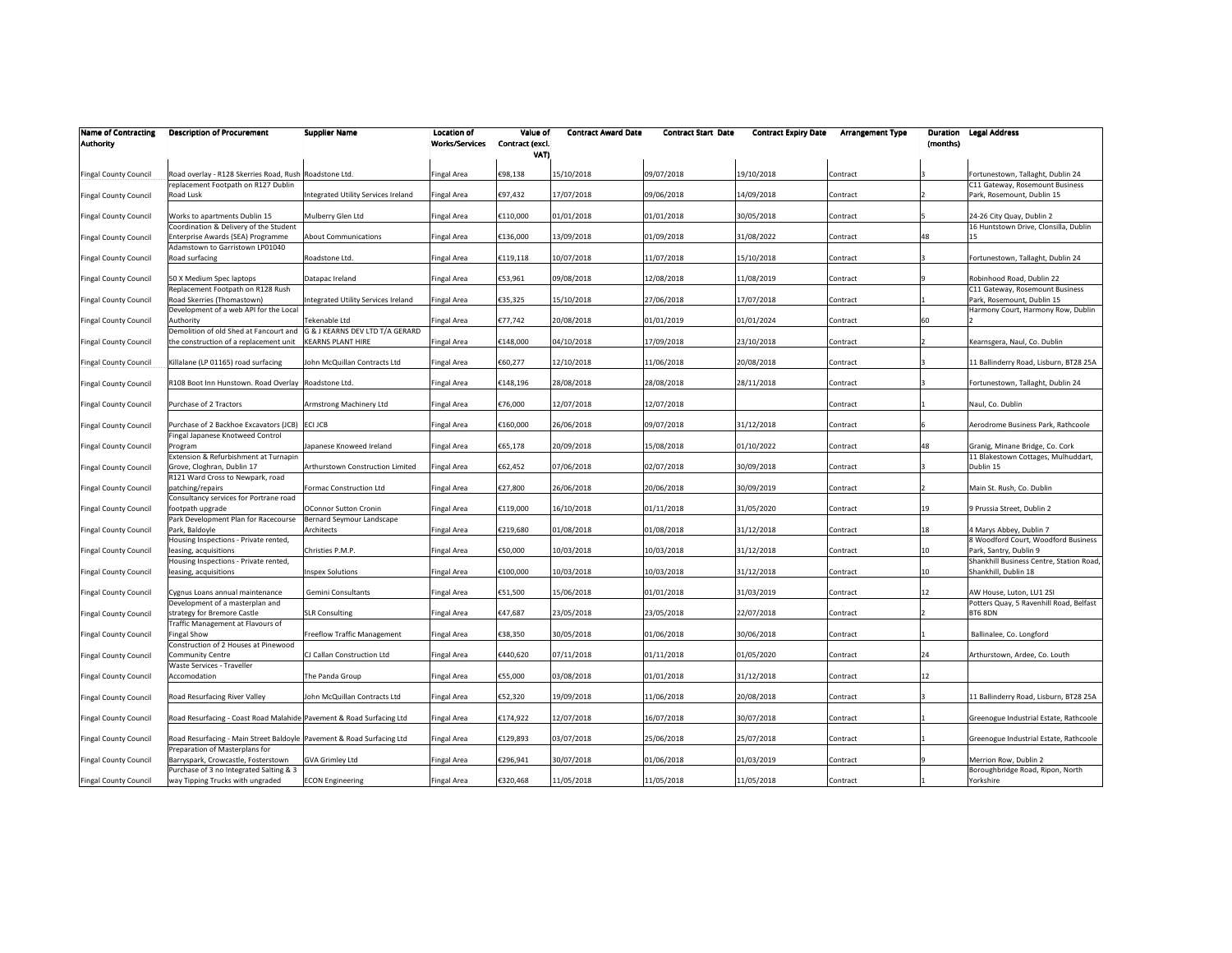| <b>Name of Contracting</b><br><b>Authority</b> | <b>Description of Procurement</b>                                                                     | <b>Supplier Name</b>                                         | <b>Location of</b><br><b>Works/Services</b> | Value of<br>Contract (excl.<br>VAT) | <b>Contract Award Date</b> | <b>Contract Start Date</b> | <b>Contract Expiry Date</b> | <b>Arrangement Type</b> | Duration<br>(months) | <b>Legal Address</b>                                                       |
|------------------------------------------------|-------------------------------------------------------------------------------------------------------|--------------------------------------------------------------|---------------------------------------------|-------------------------------------|----------------------------|----------------------------|-----------------------------|-------------------------|----------------------|----------------------------------------------------------------------------|
| <b>Fingal County Council</b>                   | R121 Ward Cross to Newpark road<br>surfacing                                                          | Roadstone Ltd.                                               | <b>Fingal Area</b>                          | €76,242                             | 21/05/2018                 | 05/06/2018                 | 19/10/2018                  | Contract                |                      | Fortunestown, Tallaght, Dublin 24                                          |
| Fingal County Council                          | Funfair Concession Malahide and Dublin<br>15                                                          | Xtreme Funfair Ltd                                           | Fingal Area                                 | €90,000                             | 09/07/2018                 | 01/07/2018                 | 01/10/2018                  | Contract                |                      | Duleek, Co Meath                                                           |
| <b>Fingal County Council</b>                   | Rolestown To Fingal Ravens FC Road<br>surfacing                                                       | John McQuillan Contracts Ltd                                 | <b>Fingal Area</b>                          | €85,073                             | 21/05/2018                 | 11/06/2018                 | 20/08/2018                  | Contract                |                      | 11 Ballinderry Road, Lisburn, BT28 25A                                     |
| Fingal County Council                          | Urgent Refurbishment Works Ardgillan<br><b>Castle Public Toilets</b>                                  | McKeon Group                                                 | Fingal Area                                 | €67,500                             | 03/04/2018                 | 03/04/2018                 | 15/05/2018                  | Contract                |                      | Unit 7-8, Block 13a, Ashbourne Business<br>Park, Ashbourne, Co. Meath      |
| <b>Fingal County Council</b>                   | Road Patching - Malahide/Howth Area                                                                   | Pavement & Road Surfacing Ltd                                | <b>Fingal Area</b>                          | €30,000                             | 24/04/2018                 | 24/04/2018                 | 31/08/2018                  | Contract                |                      | Greenogue Industrial Estate, Rathcoole                                     |
| <b>Fingal County Council</b>                   | Resident Engineer Stephenstown Link<br>Road                                                           | <b>OConnor Sutton Cronin</b>                                 | Fingal Area                                 | €34,000                             | 25/04/2018                 | 01/04/2018                 |                             | Contract                |                      | 9 Prussia Street, Dublin 2                                                 |
| <b>Fingal County Council</b>                   | Supply of 2 x John Deer Mowers and 1<br>Stand on Mower                                                | Gort na Vogue Ltd                                            | <b>Fingal Area</b>                          | €48,585                             | 01/04/2018                 | 01/04/2018                 | 30/05/2018                  | Contract                |                      | Barleymount, Killarney, Co. Kerry                                          |
| <b>Fingal County Council</b>                   | Kilshane Cross - Restoration Improve                                                                  | Lagan Asphalt Ltd                                            | <b>Fingal Area</b>                          | €113,523                            | 02/07/2018                 | 02/07/2018                 | 16/07/2018                  | Contract                |                      | Rosemount Business Park, Ballycoolin<br>Road, Dublin 11                    |
| <b>Fingal County Council</b>                   | Castleknock Glade - surface restoration   Pavement & Road Surfacing Ltd                               |                                                              | <b>Fingal Area</b>                          | €56,813                             | 02/07/2018                 | 02/07/2018                 | 16/07/2018                  | Contract                |                      | Greenogue Industrial Estate, Rathcoole                                     |
| <b>Fingal County Council</b>                   | Sheephil Avenue - Surface Restoration                                                                 | Lagan Asphalt Ltd                                            | <b>Fingal Area</b>                          | €44,307                             | 02/07/2018                 | 02/07/2018                 | 16/07/2018                  | Contract                |                      | Rosemount Business Park, Ballycoolin<br>Road, Dublin 11                    |
| <b>Fingal County Council</b>                   | Cherryfield Lawn/ Park - Surface<br>restoration Old Hansfield Road - Surface Lagan Asphalt Ltd        |                                                              | Fingal Area                                 | €78,749                             | 18/12/2018                 | 17/12/2018                 | 21/12/2018                  | Contract                |                      | Rosemount Business Park, Ballycoolin<br>Road, Dublin 11                    |
| <b>Fingal County Council</b>                   | Retexturing work/Mechanical abrasion<br>works in the Fingal Area                                      | <b>Tracblast Ltd</b>                                         | <b>Fingal Area</b>                          | €39,900                             | 18/06/2018                 | 07/05/2018                 | 31/12/2018                  | Contract                |                      | Blakes Cross, Lusk, Co. Dublin                                             |
| <b>Fingal County Council</b>                   | Raising and Resettling Ironworks<br>Howth/Malahide                                                    | John Browne Construction Ltd                                 | Fingal Area                                 | €56,950                             | 07/05/2018                 | 07/05/2018                 | 31/12/2018                  | Contract                |                      | Tubber, Granard, Co. Longford                                              |
| <b>Fingal County Council</b>                   | Gorse Removal, Howth Head<br>Skerries Library Extension &                                             | King Landscaping                                             | Fingal Area                                 | €29,095                             | 26/03/2018                 | 01/10/2017                 | 28/02/2018                  | Contract                |                      | Richardstown, Drummin, Co.Louth<br>Unit 8, North Street Business Park,     |
| <b>Fingal County Council</b>                   | Refurbishment appointment of<br>Doors and Windows Framework - Task C                                  | Levins Associates                                            | <b>Fingal Area</b>                          | €26,160                             | 05/07/2018                 | 01/06/2018                 | 31/07/2021                  | Contract                | 37                   | Swords, Co. Dublin                                                         |
| <b>Fingal County Council</b>                   | 1 Sheepmoor & Dromheath Estates.<br>Refurbishment and extension of Casino                             | <b>Commins Builders</b>                                      | Fingal Area                                 | €913,162                            | 11/05/2018                 | 01/05/2018                 | 30/09/2018                  | Contract                |                      | Irish Stree, Ardee, Co.Louth                                               |
| <b>Fingal County Council</b>                   | Cottage Malahide for Fry Model Railway Frances Haughey Construction<br>Refurbishment and extension to |                                                              | <b>Fingal Area</b>                          | €1,986,861                          | 01/04/2018                 | 01/04/2018                 | 01/06/2018                  | Contract                |                      | St Patrick St, Keady, Co Armagh<br>Unit 7-8, Block 13a, Ashbourne Business |
| <b>Fingal County Council</b>                   | dwelling at Forrest Avenue Swords<br>Equipment and drivers for landfill                               | McKeon Group                                                 | Fingal Area                                 | €39.058                             | 16/07/2018                 | 01/05/2018                 | 31/07/2018                  | Contract                |                      | Park, Ashbourne, Co. Meath<br>Grougha, Ring Commons, Balbriggan,           |
| <b>Fingal County Council</b>                   | capping and working with live gas<br>Road resurfacing and ancillary works -                           | Larry Kiernan Plant Hire Ltd                                 | <b>Fingal Area</b>                          | €208,000                            | 30/04/2018                 | 01/05/2018                 | 30/10/2018                  | Contract                |                      | Co. Dublin                                                                 |
| <b>Fingal County Council</b>                   | Corballis Rd<br>Surface Restoration Works - Rush                                                      | Roadstone Ltd.                                               | <b>Fingal Area</b>                          | €58,788                             | 25/04/2018                 | 30/04/2018                 | 31/08/2018                  | Contract                |                      | Fortunestown, Tallaght, Dublin 24                                          |
| Fingal County Council                          | Harbour                                                                                               | John Browne Construction Ltd                                 | Fingal Area                                 | €30,273                             | 24/04/2018                 | 30/04/2018                 | 28/05/2018                  | Contract                |                      | Tubber, Granard, Co. Longford                                              |
| <b>Fingal County Council</b>                   | <b>Traffic Signals Tender</b>                                                                         | Clonmel Enterprises Ltd                                      | <b>Fingal Area</b>                          | €497,887                            | 18/07/2018                 | 07/08/2018                 | 30/11/2018                  | Contract                |                      | Newhall, Naas, Co Kildare                                                  |
| <b>Fingal County Council</b>                   | VAS Signage<br>road markings at various locations in                                                  | PWS Cellbridge Ltd<br>MacLochlainn (Roadmarkings)            | <b>Fingal Area</b>                          | €115,817                            | 27/08/2018                 | 01/09/2018                 | 01/03/2019                  | Contract                |                      | Ravensdale, Dundalk, Co Louth                                              |
| <b>Fingal County Council</b>                   | the Fingal Area.<br>Security Services - Traveller                                                     | Limited<br>Henry Management and                              | <b>Fingal Area</b>                          | €58,828                             | 13/08/2018                 | 20/08/2018                 | 20/08/2019                  | Contract                | 12                   | Main St Howth<br>Unit 4, Block 1, Dunboyne Industrial                      |
| <b>Fingal County Council</b>                   | Accomodation<br>SBIR "unheard voices" (Small business                                                 | Maintenance Services Ltd<br>Civiq Ltd/onestepcloser/Solonian | <b>Fingal Area</b>                          | €45,000                             | 01/01/2018                 | 01/01/2018                 | 31/07/2018                  | Contract                |                      | Estate, Dunboyne, Co. Meath                                                |
| <b>Fingal County Council</b>                   | innovation research) (Phase 1)                                                                        | Democracy Institute/Smart Futures                            | <b>Fingal Area</b>                          | €29.950                             | 11/05/2018                 | 27/08/2018                 | 26/11/2018                  | Contract                |                      | Varoius                                                                    |
| <b>Fingal County Council</b>                   | ICT Research and Advisory Services<br>Gigabit WAN connectivity & LAN speed                            | Gartner Ireland Limited                                      | Fingal Area                                 | €182,900                            | 10/05/2018                 | 01/05/2018                 | 31/04/2022                  | Contract                | 48                   | 80 Harcourt Street, Dublin 2                                               |
| <b>Fingal County Council</b>                   | WAN connectivity<br>Refurbishment and extension works to                                              |                                                              | Fingal Area                                 | €52,194                             | 01/01/2018                 | 01/01/2018                 | 31/12/2018                  | Contract                | 12                   | P.O BOX 1, Ennis, Co. Clare<br>11 Blakestown Cottages, Mulhuddart,         |
| <b>Fingal County Council</b>                   | dwelling at Fortlawn Avenue, D15<br>Refurbishment works to dwelling at                                | Arthurstown Construction Limited                             | <b>Fingal Area</b>                          | €98,799                             | 05/06/2018                 | 01/04/2018                 | 30/06/2018                  | Contract                |                      | Dublin 15<br>11 Blakestown Cottages, Mulhuddart,                           |
| <b>Fingal County Council</b>                   | Corduff Cottages, D15                                                                                 | Arthurstown Construction Limited                             | <b>Fingal Area</b>                          | €49,286                             | 01/04/2018                 | 01/04/2018                 | 30/06/2018                  | Contract                |                      | Dublin 15                                                                  |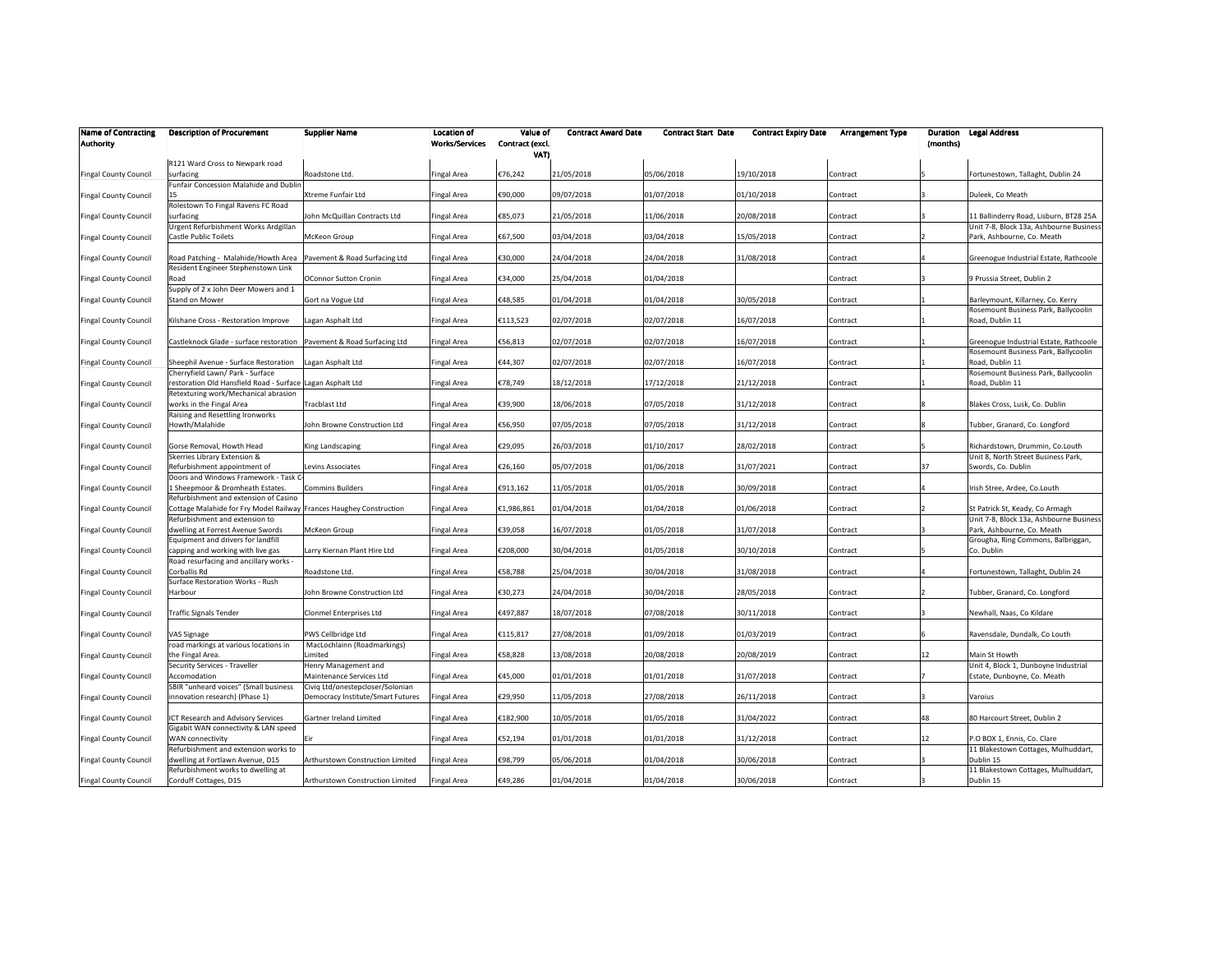| <b>Name of Contracting</b><br><b>Authority</b> | <b>Description of Procurement</b>                                                  | <b>Supplier Name</b>                                                      | <b>Location of</b><br><b>Works/Services</b> | Value of<br>Contract (excl.<br>VATI | <b>Contract Award Date</b> | <b>Contract Start Date</b> | <b>Contract Expiry Date</b> | <b>Arrangement Type</b> | Duration<br>(months) | <b>Legal Address</b>                                                           |
|------------------------------------------------|------------------------------------------------------------------------------------|---------------------------------------------------------------------------|---------------------------------------------|-------------------------------------|----------------------------|----------------------------|-----------------------------|-------------------------|----------------------|--------------------------------------------------------------------------------|
|                                                |                                                                                    | G & J KEARNS DEV LTD T/A GERARD                                           |                                             |                                     |                            |                            |                             |                         |                      |                                                                                |
| <b>Fingal County Council</b>                   | Emergency Works due to Storm Emma                                                  | <b>KEARNS PLANT HIRE</b>                                                  | <b>Fingal Area</b>                          | €98,955                             | 28/02/2018                 | 28/02/2018                 | 07/03/2018                  | Contract                |                      | Kearnsgera, Naul, Co. Dublin                                                   |
| <b>Fingal County Council</b>                   | Repair/replacement of Modular Speed<br>Cushions and associated works within        | <b>CHM Group Ltd</b>                                                      | Fingal Area                                 | €36,001                             | 02/07/2018                 | 02/07/2018                 | 28/09/2018                  | Contract                |                      | Cookstown Inustrial Estate, Tallaght,<br>Dublin 24                             |
| Fingal County Council                          | Skerries Community Centre (New Roof)<br>Perimeter footpath and ducting at Park     | Dean Roofing Systems Ltd                                                  | Fingal Area                                 | €132,394                            | 10/05/2018                 | 01/06/2018                 | 31/07/2018                  | Contract                |                      | Swinford Road, Kilkelly, Co. Mayo                                              |
| Fingal County Council                          | at Rathmore Road, Lusk                                                             | John Browne Construction Ltd                                              | Fingal Area                                 | €47,500                             | 12/07/2018                 | 13/07/2018                 | 13/08/2018                  | Contract                |                      | Tubber, Granard, Co. Longford                                                  |
| Fingal County Council                          | Road overlay Old Street Malahide<br>Initial contract under FWA for Heritage        | Roadstone Ltd.                                                            | <b>Fingal Area</b>                          | €71,865                             | 06/11/2018                 | 15/11/2018                 | 20/11/2018                  | Contract                |                      | Fortunestown, Tallaght, Dublin 24                                              |
| <b>Fingal County Council</b>                   | Works for works at The Casino Cottage                                              | <b>Frances Haughey Construction</b>                                       | <b>Fingal Area</b>                          | €1,986,861                          | 27/03/2018                 | 01/04/2018                 | 01/01/2019                  | Contract                | 12                   | St Patrick St, Keady, Co Armagh                                                |
| Fingal County Council                          | Road Resurfacing - Balkill Road Howth<br>Local Government Enterprise Licencing     | Roadstone Ltd.                                                            | <b>Fingal Area</b>                          | €79,161                             | 06/11/2018                 | 21/11/2018                 | 26/11/2018                  | Contract                |                      | Fortunestown, Tallaght, Dublin 24<br>Block B, 2nd Floor, Ashtown Gate,         |
| Fingal County Council                          | Agreement                                                                          | <b>ESRI Ireland</b>                                                       | <b>Fingal Area</b>                          | €50,000                             | 02/01/2018                 | 02/01/2018                 | 31/12/2018                  | Contract                | 12                   | Navan Road, Dublin 15                                                          |
| <b>Fingal County Council</b>                   | Road overlay Strand road Sutton<br>Road overlay Lower Carrickhill road,            | Pavement & Road Surfacing Ltd                                             | <b>Fingal Area</b>                          | €131,618                            | 01/08/2018                 | 13/07/2018                 | 27/07/2018                  | Contract                |                      | Greenogue Industrial Estate, Rathcoole                                         |
| <b>Fingal County Council</b>                   | Portmarnock<br>Ballealy Surface Water Project-                                     | Pavement & Road Surfacing Ltd                                             | <b>Fingal Area</b>                          | €130,445                            | 23/04/2018                 | 23/04/2018                 | 30/04/2018                  | Contract                |                      | Greenogue Industrial Estate, Rathcoole                                         |
| <b>Fingal County Council</b>                   | Construction<br>Topographical Survey Royal Canal                                   | Dancor Civil Engineering Ltd                                              | <b>Fingal Area</b>                          | €1,148,469                          | 11/06/2018                 | 25/06/2018                 | 21/12/2018                  | Contract                |                      | Mosstown, Dunleer, Co. Louth<br>Global House, Kilcullen Business               |
| <b>Fingal County Council</b>                   | Greenway<br>Engineering consultancy services for the                               | Murphy Surveys Ltd                                                        | <b>Fingal Area</b>                          | €49,400                             | 25/04/2018                 | 01/05/2018                 | 01/10/2018                  | Contract                |                      | Campus, Kilcullen, Co. Wicklow                                                 |
| <b>Fingal County Council</b>                   | feasibility study and options selection                                            | <b>Aecom Consulting Engineers</b><br>Hibernia Services Ltd t/a Evros Tech | Fingal Area                                 | €47,056                             | 27/08/2018                 | 23/08/2018                 | 23/12/2018                  | Contract                |                      | 24 Lower Hatch Street, Dublin 2                                                |
| <b>Fingal County Council</b>                   | Supply of ready node servers for V San<br>Supply and erect boundary comprising     | Group                                                                     | <b>Fingal Area</b>                          | €227,957                            | 28/08/2018                 | 13/08/2018                 | 12/08/2023                  | Contract                | 60                   | Cherrywood Business Park, Dublin 18<br>Unit 21, Jamestown Business Park,       |
| <b>Fingal County Council</b>                   | wall and railing at Lanesborough Park<br>Supply of Woodland Tree Works, Sutton     | <b>Irish Fencing Services</b>                                             | <b>Fingal Area</b>                          | €67,366                             | 01/05/2018                 | 01/05/2018                 | 30/06/2018                  | Contract                |                      | Kylemore Way, Inchicore, Dublin 8                                              |
| <b>Fingal County Council</b>                   | Woods                                                                              | King Tree Services Ltd                                                    | Fingal Area                                 | €35,838                             | 22/02/2018                 | 22/02/2018                 | 09/03/2018                  | Contract                |                      | Glaskenny, Enniskerry, Co. Wicklow<br>Level 7, City Quays 2 Clarendon Road,    |
| <b>Fingal County Council</b>                   | Fingal Website - Hosting<br>Fingal Website - Development &                         | The Internet Business Ltd T/A Tibus                                       | <b>Fingal Area</b>                          | €46,350                             | 19/07/2018                 | 23/07/2018                 | 22/07/2023                  | Contract                | 60                   | Belfast, BT1 3YD                                                               |
| <b>Fingal County Council</b>                   | Maintenance<br>Provision of Website Engagement and                                 | Amartech                                                                  | Fingal Area                                 | €61,845                             | 05/06/2018                 | 05/06/2018                 | 04/06/2021                  | Contract                | 36                   | 61 Merrion Square, Dublin 2                                                    |
| Fingal County Council                          | Design<br>Resident Engineering Staff - Donabate                                    | Emagine Media Ltd                                                         | <b>Fingal Area</b>                          | €100,000                            | 10/05/2018                 | 14/05/2018                 | 13/05/2023                  | Contract                | 36                   | M4 Business Park, Celbridge, Co.Kildare<br>Block 2, West Pier Business Campus, |
| <b>Fingal County Council</b>                   | Distributor Road<br>Hire of 6 Axel Semi- Artic Trucks capable                      | RPS Consulting Engineers Ltd                                              | <b>Fingal Area</b>                          | €670,987                            | 13/03/2018                 | 01/03/2018                 | 01/07/2019                  | Contract                | 16                   | Old Dun Laoghaire Road, Dun<br>Grougha, Ring Commons, Balbriggan,              |
| Fingal County Council                          | of carring 30T with Driver to collect,                                             | Larry Kiernan Plant Hire Ltd                                              | <b>Fingal Area</b>                          | €50,000                             | 26/02/2018                 | 26/02/2018                 | 02/03/2018                  | Contract                |                      | Co. Dublin                                                                     |
| <b>Fingal County Council</b>                   | Legal Services - Land use<br>Provision of Financial & Economic                     | <b>Byrne Wallace Solicitors</b>                                           | <b>Fingal Area</b>                          | €200,000                            | 05/06/2018                 | 05/06/2018                 | 04/06/2020                  | Contract                | 24                   | 88 Harcourt Steet, Dublin 2<br>Ernst and Young Building, Harcourt              |
| <b>Fingal County Council</b>                   | Services (3 years)                                                                 | <b>Ernst and Young</b><br>Rowlands Civil and Construction                 | <b>Fingal Area</b>                          | €200,000                            | 27/06/2018                 | 03/04/2018                 | 02/04/2021                  | Contract                | 36                   | Street, Dublin 2<br>Unit 3, Block B, Dunshaughlin Business                     |
| <b>Fingal County Council</b>                   | Works at Kellystown Cemetery (Phase 1) Services Ltd<br>Engineering & Environmental |                                                                           | <b>Fingal Area</b>                          | €910,518                            | 21/02/2018                 | 21/02/2018                 | 21/02/2019                  | Contract                | 12                   | Park, Dunshaughlin, CO. Meath                                                  |
| <b>Fingal County Council</b>                   | Consultancy Services for Howth Loop                                                | Design ID Consulting Ltd                                                  | <b>Fingal Area</b>                          | €71,459                             | 20/03/2018                 | 01/04/2018                 | 31/03/2020                  | Contract                | 14                   | 13 Main Street, Hillsborough, Co Down<br>78 Landscape Park, Churchtown, Dublin |
| <b>Fingal County Council</b>                   | Professional Photography Services<br>Engineering Tech Services - Kinsealy          | SON Photographic Ltd                                                      | <b>Fingal Area</b>                          | €25,000                             | 02/02/2018                 | 01/03/2018                 | 28/02/2019                  | Contract                | 12                   | 14                                                                             |
| <b>Fingal County Council</b>                   | Cycle Route                                                                        | <b>Aecom Consulting Engineers</b>                                         | Fingal Area                                 | €39,995                             | 23/01/2018                 | 12/02/2018                 | 12/06/2020                  | Contract                | 26                   | 24 Lower Hatch Street, Dublin 2<br>225 Maynooth Works, NUI Maynooth,           |
| Fingal County Council                          | Online Portal - Module                                                             | CiviQ                                                                     | Fingal Area                                 | €39,985                             | 25/01/2018                 | 25/01/2018                 | 25/01/2020                  | Contract                | 24                   | Co. Kildare                                                                    |
| <b>Fingal County Council</b>                   | Refurbishment works for re-let to<br>tenants at Pinewood Ridge (17-307) &          | <b>Cunningham Painters</b>                                                | <b>Fingal Area</b>                          | €45,000                             | 22/02/2018                 | 28/02/2018                 | 30/04/2018                  | Contract                |                      | 763 Sarto Park, Bayside, Dublin 13                                             |
| <b>Fingal County Council</b>                   | Event Management (MMP003F) - St.<br>Patricks Day Pardes 2018                       | Davis Events Agency                                                       | <b>Fingal Area</b>                          | €154,298                            | 09/01/2018                 | 09/01/2018                 | 18/03/2020                  | Contract                |                      | 10-13 Thomas Street, The Digital Hub,<br>Dublin 8                              |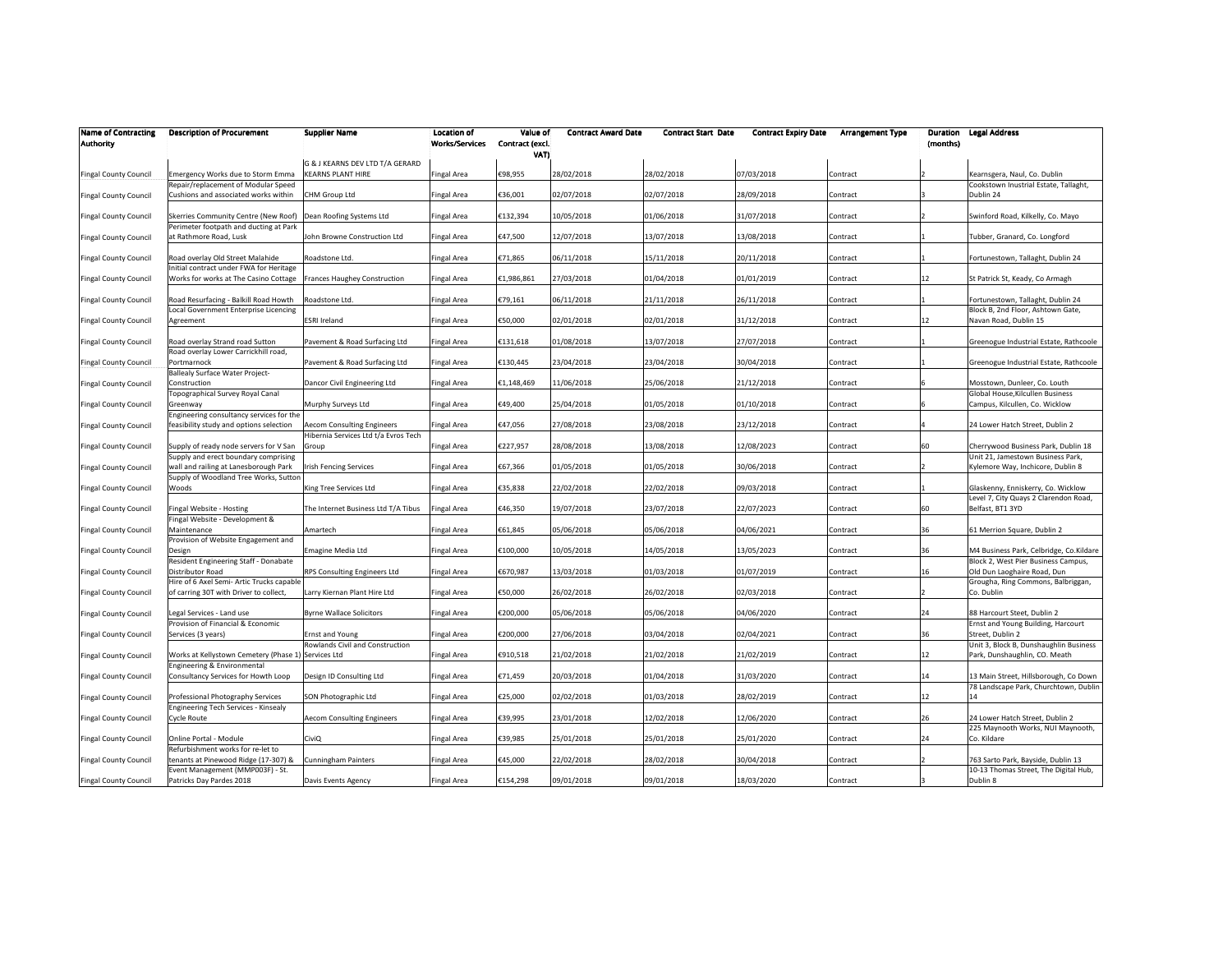| <b>Name of Contracting</b><br><b>Authority</b> | <b>Description of Procurement</b>                                                                                                                 | <b>Supplier Name</b>                              | <b>Location of</b><br><b>Works/Services</b> | Value of<br>Contract (excl.<br>VATI | <b>Contract Award Date</b> | <b>Contract Start Date</b> | <b>Contract Expiry Date</b> | <b>Arrangement Type</b> | Duration<br>(months) | <b>Legal Address</b>                                                            |
|------------------------------------------------|---------------------------------------------------------------------------------------------------------------------------------------------------|---------------------------------------------------|---------------------------------------------|-------------------------------------|----------------------------|----------------------------|-----------------------------|-------------------------|----------------------|---------------------------------------------------------------------------------|
| <b>Fingal County Council</b>                   | Refurbishment works for re-let to<br>tenants at Inglewood Close (17-122) &                                                                        | McKeon Group                                      | <b>Fingal Area</b>                          | €54,802                             | 01/03/2018                 | 01/03/2018                 | 30/05/2018                  | Contract                |                      | Unit 7-8, Block 13a, Ashbourne Business<br>Park, Ashbourne, Co. Meath           |
| <b>Fingal County Council</b>                   | Extension to Fortlawn Avenue                                                                                                                      | Arthurstown Construction Limited                  | <b>Fingal Area</b>                          | €85,753                             | 01/03/2018                 | 01/02/2018                 | 30/06/2018                  | Contract                |                      | 11 Blakestown Cottages, Mulhuddart,<br>Dublin 15                                |
| Fingal County Council                          | Ext Maint and Painting - 631 Dwellings                                                                                                            | Cunningham Painters                               | Fingal Area                                 | €480,714                            | 29/01/2018                 | 28/02/2018                 | 30/08/2018                  | Contract                |                      | 763 Sarto Park, Bayside, Dublin 13                                              |
| Fingal County Council                          | Hire of Portacabins and toilet/shower<br>blocks (former ladnfill at Balleally)                                                                    | Portakabin (Ireland) Itd                          | <b>Fingal Area</b>                          | €60,020                             | 22/02/2018                 | 13/02/2018                 | 13/12/2018                  | Contract                | 10                   | Roseville Business Park, Turvey Avenue,<br>Donabate, Co. Dublin                 |
| <b>Fingal County Council</b>                   | Works contract for Surveys of Sewer<br>and Water Networks for Drynam Hall,                                                                        | Cahir Environmental Services (CES)                | <b>Fingal Area</b>                          | €39,080                             | 08/10/2018                 | 08/10/2018                 | 26/11/2018                  | Contract                |                      | Larchill, Ennis, Co Clare                                                       |
| <b>Fingal County Council</b>                   | Link Road to open up Stephenstown<br>lands                                                                                                        | Jons Civil Engineering Ltd                        | <b>Fingal Area</b>                          | €3,892,134                          | 05/02/2018                 | 05/02/2018                 | 16/12/2018                  | Contract                | 10                   | Duleek, Co Meath                                                                |
| <b>Fingal County Council</b>                   | <b>Email Managed Service</b><br>Atrium Customer Service - Grove Road                                                                              | Topsec Technology Ltd                             | <b>Fingal Area</b>                          | €74,217                             | 01/05/2018                 | 01/05/2018                 | 30/04/2021                  | Contract                | 36                   | Calmount Park, Ballymount, Dublin 12<br>Unit G1, Centre Point Bsiness Park, Oak |
| Fingal County Council                          | appointment of consultants                                                                                                                        | T5 Partnership Limited                            | Fingal Area                                 | €35,000                             | 22/08/2018                 | 01/09/2018                 | 01/03/2021                  | Contract                | 30                   | Road Dublin 12                                                                  |
| <b>Fingal County Council</b>                   | <b>Irish Translation Services</b><br>Appointment of consultants- Architect,                                                                       | Word Perfect Translation Services Ltd Fingal Area |                                             | €60,000                             | 09/03/2018                 | 01/04/2018                 | 31/03/2019                  | Contract                | 12                   | 22 Ormond Quay, Dublin 11                                                       |
| <b>Fingal County Council</b>                   | Fire Consultants, M&E Engineer Grove<br>Road Reorganisation                                                                                       | Raymond McGinley Architects                       | <b>Fingal Area</b>                          | €35,000                             | 17/07/2018                 | 01/07/2018                 | 01/06/2020                  | Contract                | 26                   | 43 Sycamore Avenue, Castleknock                                                 |
| <b>Fingal County Council</b>                   | Supply of Winter Salt                                                                                                                             | Salt Sales Company                                | <b>Fingal Area</b>                          | €101,975                            | 13/08/2018                 | 02/08/2018                 | 31/07/2019                  | Contract                | 12                   | Carrickfergus, Co Antrim                                                        |
| <b>Fingal County Council</b>                   | Carraigeway Markings Program for<br>Balbriggan/Swords (phase 1)                                                                                   | Mac Lochlainn Roadmarkings Ltd                    | Fingal Area                                 | €36,477                             | 01/05/2018                 | 01/05/2018                 | 31/08/2018                  | Contract                |                      | 7 Main Street, Howth, Co. Dublin                                                |
| Fingal County Council                          | Supply of Bitumen emulsion for Surface<br>Dressing in the Balbriggan/Swords area                                                                  | Colas Teoranta                                    | <b>Fingal Area</b>                          | €37,072                             | 17/05/2018                 | 17/05/2018                 | 30/09/2018                  | Contract                |                      | Bluebell Industrial Est, Dublin 2                                               |
| Fingal County Council                          | Supply of Bitumen emulsion for Surface<br>Dressing in the Balbriggan/Swords area                                                                  | Irish Tar and Bitumen Suppliers                   | <b>Fingal Area</b>                          | €73,728                             | 17/05/2018                 | 17/05/2018                 | 30/09/2018                  | Contract                |                      | Aleandra Road, Dublin 1                                                         |
| <b>Fingal County Council</b>                   | Road patching Ballyboughal -<br>Thomondstown R129 Ph IV                                                                                           | John Browne Construction Ltd                      | Fingal Area                                 | €42,000                             | 16/02/2018                 | 05/02/2018                 | 05/05/2018                  | Contract                |                      | Tubber, Granard, Co. Longford                                                   |
| <b>Fingal County Council</b>                   | Enginering Design, Preparation and<br>Evaluation of Tenders and Construction   Atkins Consulting Engineers<br>Initial Contract for TIC (Taking in |                                                   | <b>Fingal Area</b>                          | €239,000                            | 19/02/2018                 | 19/02/2018                 | 19/11/2018                  | Contract                | 33                   | Douglas Road, Co Cork<br>15 The Seapoint Building, Clontarf                     |
| <b>Fingal County Council</b>                   | Charge) Consultant Engineers<br>Construction of 20 dwellings at                                                                                   | McMahon Design & management Ltd Fingal Area       |                                             | €65,000                             | 10/10/2018                 | 30/10/2018                 | 03/05/2019                  | Contract                |                      | Road, Dublin 3                                                                  |
| Fingal County Council                          | Rolestown Swords<br>Housing Development Rivermeade -                                                                                              | Currabeg Developments Ltd                         | Fingal Area                                 | €3,556,087                          | 26/03/2018                 | 28/02/2018                 | 30/04/2020                  | Contract                | 26                   | Currabeg, Ardee, Co. Louth                                                      |
| <b>Fingal County Council</b>                   | construction of 2 units<br>Mobile Voice and Data Communications                                                                                   | Brian M Durkan                                    | <b>Fingal Area</b>                          | €528,759                            | 20/08/2018                 | 01/10/2018                 | 30/09/2019                  | Contract                |                      | York Road, Dun Laoghaire<br>Ground Level, Mountainview,                         |
| <b>Fingal County Council</b>                   | and Associated Products and Services<br>Hire of Road Sweepers With Driver -                                                                       | Vodafone                                          | <b>Fingal Area</b>                          | €1,000,000                          | 28/09/2018                 | 01/10/2018                 | 30/09/2020                  | Contract                | 24                   | Leopardstown, Dublin 18                                                         |
| <b>Fingal County Council</b>                   | <b>Baleally Landfill</b><br>Beach Cleaning & Burial Grounds Hire                                                                                  | <b>Walker Vehicle Rentals</b>                     | Fingal Area                                 | €40,000                             | 08/01/2018                 | 01/01/2018                 | 01/01/2019                  | Contract                | 12                   | Bluebell Lane, Bluebell, Dublin 12.<br>Grougha, Ring Commons, Balbriggan,       |
| <b>Fingal County Council</b>                   | of 1 no. 85 HP plus, Four Wheel Drive<br>Development of Lot (1) Skatepark at                                                                      | Larry Kiernan Plant Hire Ltd                      | <b>Fingal Area</b>                          | €48,768                             | 08/01/2018                 | 16/04/2018                 | 16/10/2018                  | Contract                |                      | Co. Dublin<br>Forge Works, Heronsgate Road,                                     |
| <b>Fingal County Council</b>                   | Skerries Town Park; Lot (2) Skatepark at Freestyle<br>Pitch Improvement Works                                                                     |                                                   | <b>Fingal Area</b>                          | €317,181                            | 12/06/2018                 | 02/07/2018                 | 31/12/2018                  | Contract                |                      | Chorleywood, WD3 5BB, UK                                                        |
| <b>Fingal County Council</b>                   | 2018: Sand                                                                                                                                        | Harris Turf Improvements Ltd                      | <b>Fingal Area</b>                          | €92,450                             | 27/09/2018                 | 02/10/2018                 | 23/09/2020                  | Contract                | 12                   | Lyons Road, Newcastle, Co Dublin<br>DE OUDE WIJK 15, 2771 WT, BOSKOOP,          |
| <b>Fingal County Council</b>                   | <b>Mechanical Bulb Planting</b><br>Design and installation of interpretive                                                                        | Flower Your Place                                 | Fingal Area                                 | €147,268                            | 20/08/2018                 | 01/09/2018                 | 01/12/2018                  | Contract                |                      | Netherlands<br>25 Greenside Place, Edingburgh,                                  |
| Fingal County Council                          | permanent exhibition of the Fry Model                                                                                                             | Bright 3D Environments Itd                        | Fingal Area                                 | €365,390                            | 21/03/2018                 | 01/04/2018                 | 30/04/2019                  | Contract                | 13                   | Scotland                                                                        |
| <b>Fingal County Council</b>                   | Footpath Works Howth / Malahide Area John Browne Construction Ltd<br>Design and build of 42 dwellings, rapid                                      |                                                   | <b>Fingal Area</b>                          | €114,911                            | 27/07/2018                 | 30/07/2018                 | 29/07/2019                  | Contract                | 12                   | Tubber, Granard, Co. Longford<br>7 Dungannon Road, Coalisland, Co               |
| <b>Fingal County Council</b>                   | build, at Avondale, Mulhuddart, Dublin Forrme Limited<br>Mixed Use Games Area (MUGA) &                                                            |                                                   | <b>Fingal Area</b>                          | €6,675,300                          | 26/05/2018                 | 26/05/2018                 | 26/06/2020                  | Contract                | 25                   | Tyrone                                                                          |
| <b>Fingal County Council</b>                   | Playground at Glebe Park Balrothery                                                                                                               | Wooden Delights                                   | Fingal Area                                 | €158,505                            | 24/08/2018                 | 01/08/2018                 | 31/12/2018                  | Contract                |                      | Mincloon, Rahoon, Co. Galway.                                                   |
| <b>Fingal County Council</b>                   | Purchase of Ride-On Mowers                                                                                                                        | <b>Maher Tractor Sales</b>                        | <b>Fingal Area</b>                          | €26,000                             | 18/04/2018                 | 18/04/2018                 | 18/04/2018                  | Contract                |                      | The Bush, Dunshaughlin, Co. Meath                                               |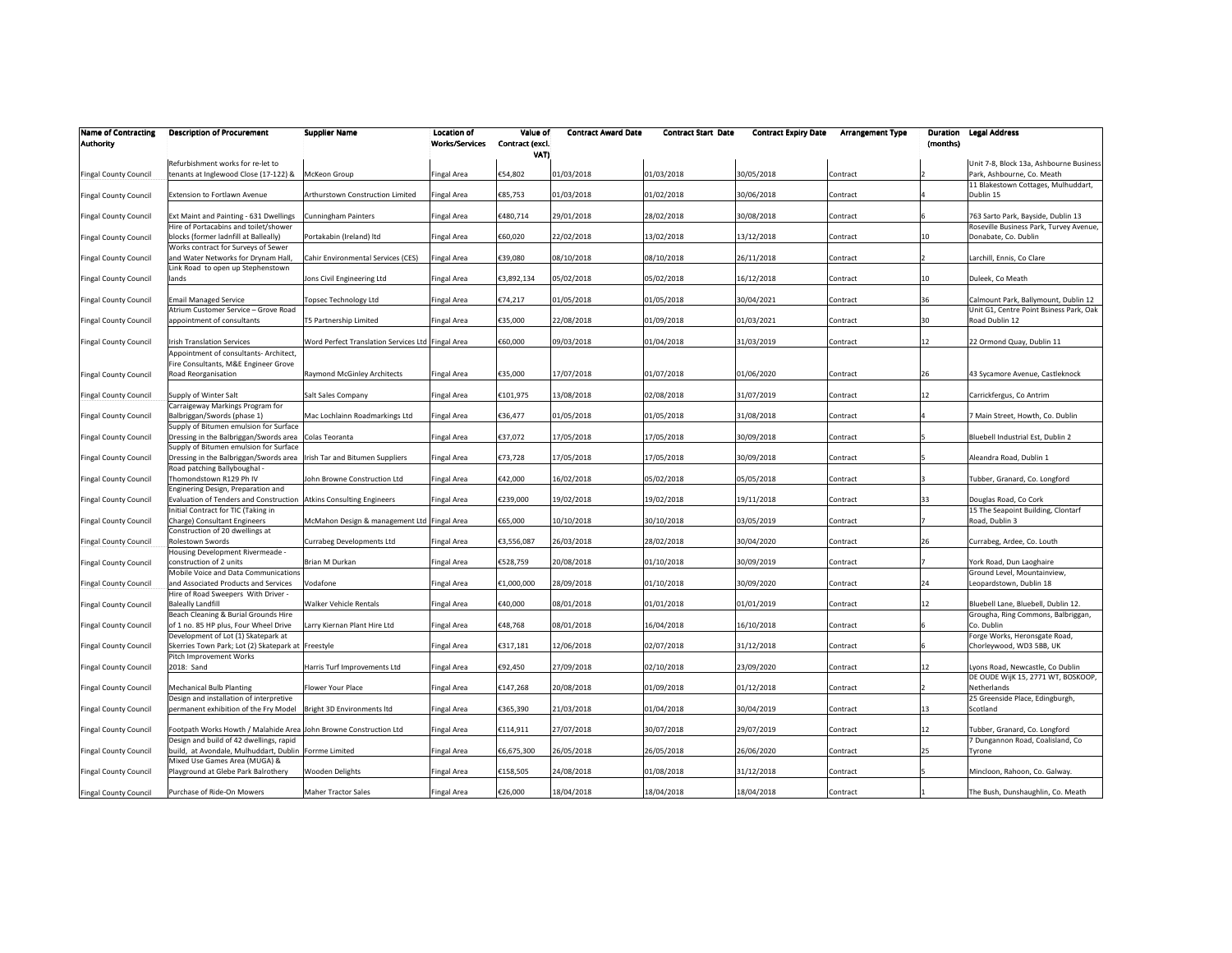| <b>Name of Contracting</b><br><b>Authority</b> | <b>Description of Procurement</b>                                  | <b>Supplier Name</b>                | <b>Location of</b><br><b>Works/Services</b> | Value of<br>Contract (excl.<br>VAT) | <b>Contract Award Date</b> | <b>Contract Start Date</b> | <b>Contract Expiry Date</b> | <b>Arrangement Type</b> | (months) | <b>Duration Legal Address</b>          |
|------------------------------------------------|--------------------------------------------------------------------|-------------------------------------|---------------------------------------------|-------------------------------------|----------------------------|----------------------------|-----------------------------|-------------------------|----------|----------------------------------------|
|                                                | Architectural Consultant Services for the                          |                                     |                                             |                                     |                            |                            |                             |                         |          |                                        |
| <b>Fingal County Council</b>                   | design and procurement of Phase 2 of a Raymond McGinley Architects |                                     | ingal Area                                  | €39,000                             | 05/04/2018                 | 18/10/2017                 | 31/10/2019                  | Contract                | 24       | 20 Drury Street, Dublin 2              |
|                                                | Purchase of 3 no. Fuso Canter 7C 15W                               |                                     |                                             |                                     |                            |                            |                             |                         |          | Mitsubishi House, John F Kennedy       |
| <b>Fingal County Council</b>                   | Crew Cab Trucks                                                    | <b>MMC Commericals</b>              | ingal Area                                  | €172,691                            | 21/11/2018                 | 21/11/2018                 | 30/11/2018                  | Contract                |          | Drive, Naas Road, Dublin 12            |
|                                                |                                                                    | IM European motors t/a Citroen and  |                                             |                                     |                            |                            |                             |                         |          |                                        |
| <b>Fingal County Council</b>                   | Purchase of electric vans                                          | DS Ireland                          | Fingal Area                                 | €91,825                             | 11/04/2018                 |                            | 10/05/2018                  | Contract                |          | Airside Motor Park, Swords, Co. Dublin |
|                                                | Purchase of 3 no Ducato 35 Maxi MLWB                               |                                     |                                             |                                     |                            |                            |                             |                         |          |                                        |
| <b>Fingal County Council</b>                   | Single Cab Trucks complete with Creels Fiat Chrysler Auto Ireland  |                                     | ingal Area                                  | €82,826                             | 11/05/2018                 | 08/06/2018                 | 08/07/2018                  | Contract                |          | Agnelli House, Naas Road, Dublin 12    |
|                                                | Provision of Tractor and Mower                                     |                                     |                                             |                                     |                            |                            |                             |                         |          |                                        |
| <b>Fingal County Council</b>                   | Maintenance Lot 5                                                  | Irish Farm Machinery                | ingal Area                                  | €60,000                             | 06/11/2018                 | 19/11/2018                 | 19/11/2022                  | Contract                | 12       | Hazelbrook, Malahide, Co. Dublin       |
|                                                | Provision of Tractor and Mower                                     |                                     |                                             |                                     |                            |                            |                             |                         |          |                                        |
| <b>Fingal County Council</b>                   | Maintenance Lot 4                                                  | Maher Tractor Sales Ltd             | ingal Area                                  | €60,000                             | 06/11/2018                 | 19/11/2018                 | 19/11/2022                  | Contract                | 12       | Dunshaughlin, Co. Meath                |
|                                                | Provision of Tractor and Mower                                     |                                     |                                             |                                     |                            |                            |                             |                         |          |                                        |
| <b>Fingal County Council</b>                   | Maintenance Lot 3                                                  | Landcraft Farm Machinery            | Fingal Area                                 | €60,000                             | 06/11/2018                 | 19/11/2018                 | 19/11/2022                  | Contract                | 12       | The Ward, Baytown, Co. Dublin          |
|                                                | Provision of Tractor and Mower                                     |                                     |                                             |                                     |                            |                            |                             |                         |          |                                        |
| <b>Fingal County Council</b>                   | Maintenance Lot 2                                                  | Dublin Grass Machinery              | ingal Area                                  | €60,000                             | 06/11/2018                 | 19/11/2018                 | 19/11/2022                  | Contract                | 12       | River Road, Ashtown, Dublin 15         |
|                                                | Provision of Tractor and Mower                                     |                                     |                                             |                                     |                            |                            |                             |                         |          |                                        |
| <b>Fingal County Council</b>                   | Maintenance Lot 1                                                  | Mid Louth Garage Ltd                | Fingal Area                                 | €60,000                             | 06/11/2018                 | 19/11/2018                 | 19/11/2022                  | Contract                | 12       | Ashbourne, Co. Meath                   |
|                                                |                                                                    |                                     |                                             |                                     |                            |                            |                             |                         |          |                                        |
| <b>Fingal County Council</b>                   | Supply of IT Managed Services                                      | ATOS IT Solutions & Services Ltd    | Fingal Area                                 | €3,542,836                          | 14/08/2018                 | 24/09/2018                 | 24/09/2023                  | Contract                | 60       | Sandyford Road, Dublin 16              |
|                                                | Hire of Rubber Wheeled 180° Backhoe                                |                                     |                                             |                                     |                            |                            |                             |                         |          |                                        |
|                                                |                                                                    |                                     |                                             |                                     |                            |                            |                             |                         |          |                                        |
| <b>Fingal County Council</b>                   | xcavator with Driver- Former Dunsink                               | Anthony Patton Plant Hire Ltd       | ingal Area                                  | €64,000                             | 17/12/2018                 | 01/01/2019                 | 31/12/2019                  | Contract                | 12       | Coultry, Cloghran, Co. Dublin          |
|                                                | Hire of Rubber Tyred Roller without                                |                                     |                                             |                                     |                            |                            |                             |                         |          |                                        |
| <b>Fingal County Council</b>                   | Operator for Surface Dressing Works for Colfix (Dublin) Ltd        |                                     | ingal Area                                  | €25,000                             | 18/12/2018                 | 01/04/2019                 | 30/09/2018                  | Contract                |          | Bluebell Ind Estate, Dublin 12         |
|                                                | ingineering & Environmental                                        |                                     |                                             |                                     |                            |                            |                             |                         |          | Block 2, West Pier Business Campus,    |
| <b>Fingal County Council</b>                   | Consultancy Services Coastal Flooding                              | <b>RPS Consulting Engineers Ltd</b> | Fingal Area                                 | €69,131                             | 15/03/2018                 | 01/03/2018                 | 01/03/2019                  | Contract                | 12       | Old Dun Laoghaire Road, Dun            |
|                                                |                                                                    |                                     |                                             |                                     |                            |                            |                             |                         |          |                                        |
| <b>Fingal County Council</b>                   | Ready-Mix Concrete for all areas                                   | Roadstone Ltd.                      | ingal Area                                  | €120,000                            | 02/01/2018                 | 02/01/2018                 | 31/12/2018                  | Contract                | 12       | Fortunestown, Tallaght, Dublin 24      |
|                                                | To repair viewing platform at                                      | Stephen Byrne Plant Hire &          |                                             |                                     |                            |                            |                             |                         |          |                                        |
| <b>Fingal County Council</b>                   | Portmarnock Beach                                                  | <b>Engineering Contractors</b>      | ingal Area                                  | €199,120                            | 24/04/2018                 | 27/04/2018                 | 03/09/2018                  | Contract                |          | Dublin Road, Gorey, Co. Wexford        |
|                                                | Dublin Food Chain Digital Online                                   |                                     |                                             |                                     |                            |                            |                             |                         |          | Malahide Road Industrial Park, Dublin  |
| <b>Fingal County Council</b>                   | Jniversity                                                         | James Burke & Associates            | ingal Area                                  | €43,165                             | 07/08/2018                 | 01/10/2016                 | 17/08/2018                  | Contract                | 23       |                                        |
|                                                | Hire of Generators, Tower Lights and                               |                                     |                                             |                                     |                            |                            |                             |                         |          | Unit 103 Bishopswood Lane,             |
| <b>Fingal County Council</b>                   | Electricians for Flavours of Fingal County GH Energy Rentals       |                                     | ingal Area                                  | €37,270                             | 27/06/2018                 | 27/06/2018                 | 02/07/2018                  | Contract                |          | Bishopswood, The Ward, Co Dublin       |
|                                                |                                                                    |                                     |                                             |                                     |                            |                            |                             |                         |          |                                        |
|                                                |                                                                    | <b>GPT Plant and Tool Hire</b>      |                                             | €760,000                            | 10/10/2018                 | 01/01/2019                 | 31/12/2020                  |                         | 36       |                                        |
| <b>Fingal County Council</b>                   | Contract Hire of Compact Sweepers                                  |                                     | ingal Area                                  |                                     |                            |                            |                             | Contract                |          | Bluebell Works, Dubiln 12              |
|                                                |                                                                    |                                     |                                             |                                     |                            |                            |                             |                         |          | Aerodrome Business Park, Rathcoole,    |
| <b>Fingal County Council</b>                   | Contract for maintenance of machinery ECI JCB Ltd                  |                                     | ingal Area                                  | €120,000                            | 04/12/2018                 | 18/12/2018                 | 18/12/2020                  | Contract                | 24       | Co. Dublin                             |
|                                                |                                                                    |                                     |                                             |                                     |                            |                            |                             |                         |          |                                        |
| <b>Fingal County Council</b>                   | Purchase of Backhoe Excavator                                      | ECI JCB                             | Fingal Area                                 | €65,302                             | 09/07/2018                 | 09/07/2018                 | 31/12/2018                  | Contract                |          | Aerodrome Business Park, Rathcoole     |
|                                                |                                                                    |                                     |                                             |                                     |                            |                            |                             |                         |          |                                        |
| <b>Fingal County Council</b>                   | inewood - Rapid Housing                                            | Donaghmore Construction             | Fingal Area                                 | €3,381,634                          | 10/05/2018                 | 31/08/2017                 | 31/05/2018                  | Contract                | 10       | Dongannon Road, Coalisland, Co Tyrone  |
|                                                | Feasibility Study - Nature education                               | Wildfowl & Wetlands Trust           |                                             |                                     |                            |                            |                             |                         |          | WWT, Slimbridge, Gloucestshire, GL2    |
| <b>Fingal County Council</b>                   | study at Turvey                                                    | (Consulting) Ltd                    | ingal Area                                  | €34,992                             | 05/06/2018                 | 31/05/2018                 | 30/10/2018                  | Contract                |          | 7BT, UK.                               |
|                                                | Upgrade to V SAN - Licencing and                                   |                                     |                                             |                                     |                            |                            |                             |                         |          |                                        |
| <b>Fingal County Council</b>                   | <b>Associated Services</b>                                         | Triangle Computer Services          | Fingal Area                                 | €257,569                            | 01/08/2018                 | 01/08/2018                 | 31/07/2023                  | Contract                | 60       | Wilton Plaza, Wilton Place, Dublin 2   |
|                                                |                                                                    |                                     |                                             |                                     |                            |                            |                             |                         |          |                                        |
| <b>Fingal County Council</b>                   | AV maintenance & new works                                         | Nuway Audio Visual Ltd              | Fingal Area                                 | €38,590                             | 13/08/2018                 | 07/08/2018                 | 06/08/2021                  | Contract                | 36       | Hull East Yorkshire UK                 |
|                                                | Architectural Services for Demolition of                           |                                     |                                             |                                     |                            |                            |                             |                         |          |                                        |
| <b>Fingal County Council</b>                   | inewood Community Centre and                                       | Lawlor Burns & Associates           | ingal Area                                  | €35,000                             | 02/05/2018                 | 28/08/2017                 | 26/10/2020                  | Contract                | 28       | 81 O'Connell Street, Limerick          |
|                                                |                                                                    |                                     |                                             |                                     |                            |                            |                             |                         |          |                                        |
|                                                |                                                                    |                                     |                                             |                                     |                            |                            |                             |                         |          |                                        |
| <b>Fingal County Council</b>                   | Tarmacadam (Supply) County-wide                                    | Roadstone Ltd.                      | ingal Area                                  | €139,131                            | 20/02/2018                 | 01/01/2018                 | 31/12/2018                  | Contract                | 12       | Fortunestown, Tallaght, Dublin 24      |
|                                                |                                                                    |                                     |                                             |                                     |                            |                            |                             |                         |          | C11 Gateway, Rosemount Business        |
| <b>Fingal County Council</b>                   | Footpath Repairs - Castleknock Estates                             | Integrated Utility Services Ireland | ingal Area                                  | €29,226                             | 22/06/2018                 | 23/06/2017                 | 23/07/2017                  | Contract                |          | Park, Rosemount, Dublin 15             |
|                                                | Road resurfacing at Castleknock                                    |                                     |                                             |                                     |                            |                            |                             |                         |          |                                        |
| <b>Fingal County Council</b>                   | Glade/Dale/Elms Dublin 15                                          | Pavement & Road Surfacing Ltd       | ingal Area                                  | €166,479                            | 22/10/2018                 | 24/10/2018                 | 07/11/2018                  | Contract                |          | Greenogue Industrial Estate, Rathcoole |
|                                                | Cas/Mul Road Restoration - Surface                                 |                                     |                                             |                                     |                            |                            |                             |                         |          |                                        |
| <b>Fingal County Council</b>                   | Dressing #2 - NW Business Park Road /                              | Roadstone Ltd.                      | ingal Area                                  | €294,572                            | 02/07/2018                 | 02/07/2018                 | 16/07/2018                  | Contract                |          | Fortunestown, Tallaght, Dublin 24      |
|                                                | Cas/Mul Road Restoration - Surface                                 |                                     |                                             |                                     |                            |                            |                             |                         |          |                                        |
| <b>Fingal County Council</b>                   | Dressing #1 - Tyrellstown Road                                     | Roadstone Ltd.                      | Fingal Area                                 | €134,212                            | 02/07/2018                 | 02/07/2018                 | 16/07/2018                  | Contract                |          | Fortunestown, Tallaght, Dublin 24      |
|                                                |                                                                    |                                     |                                             |                                     |                            |                            |                             |                         |          |                                        |